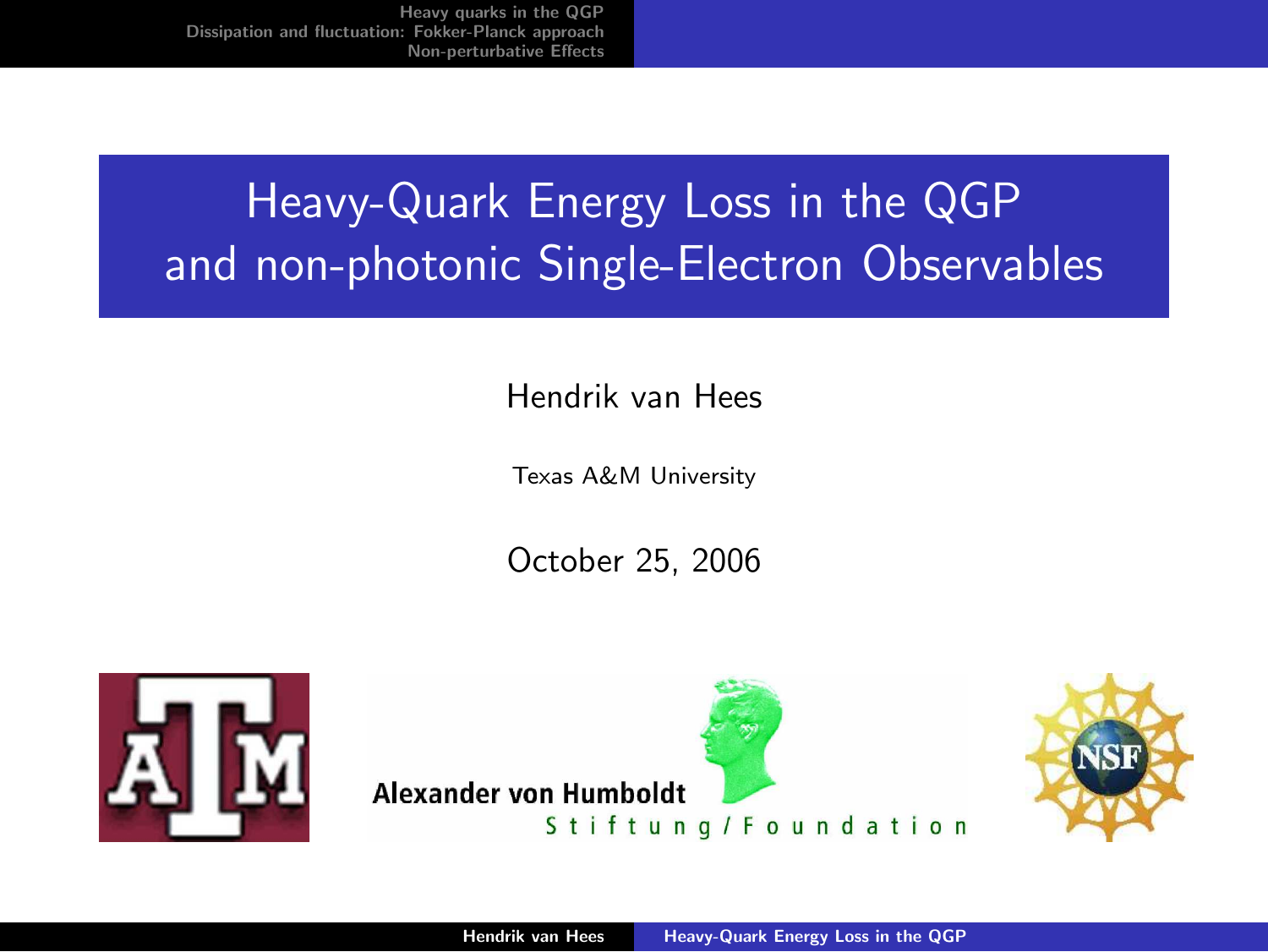### **Outline**

#### [Heavy quarks in the QGP](#page-4-0)

[Radiative energy loss](#page-5-0) [Collisional energy loss](#page-7-0)

[Dissipation and fluctuation: Fokker-Planck approach](#page-10-0)

[Non-perturbative Effects](#page-18-0)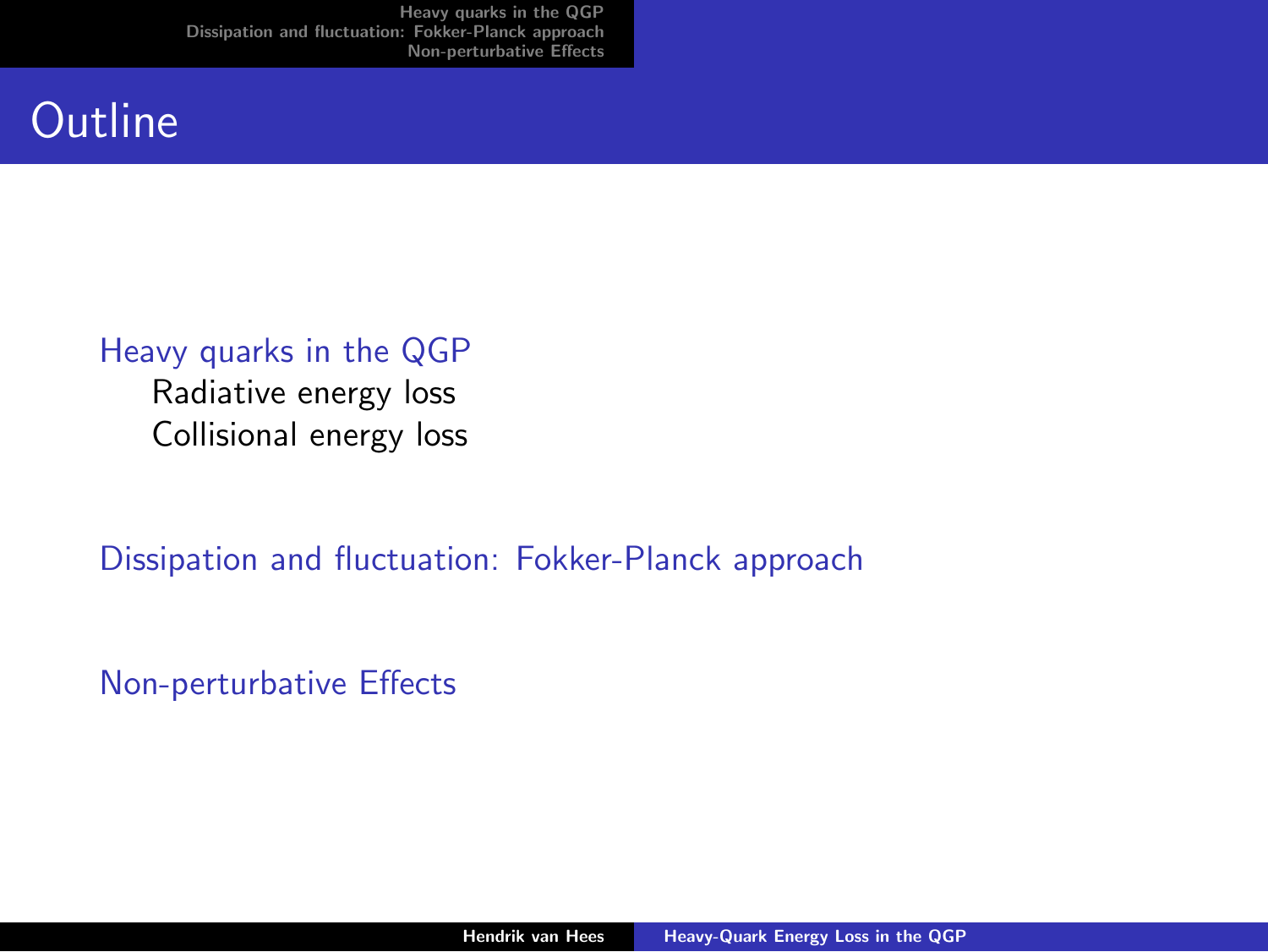## **Motivation**

- $\triangleright$  Measured  $p_T$  spectra and  $v_2$  of non-photonic single electrons
- $\triangleright$  coalescence model describes data under assumption of c quarks flowing with the bulk medium [Greco, Ko, Rapp 04]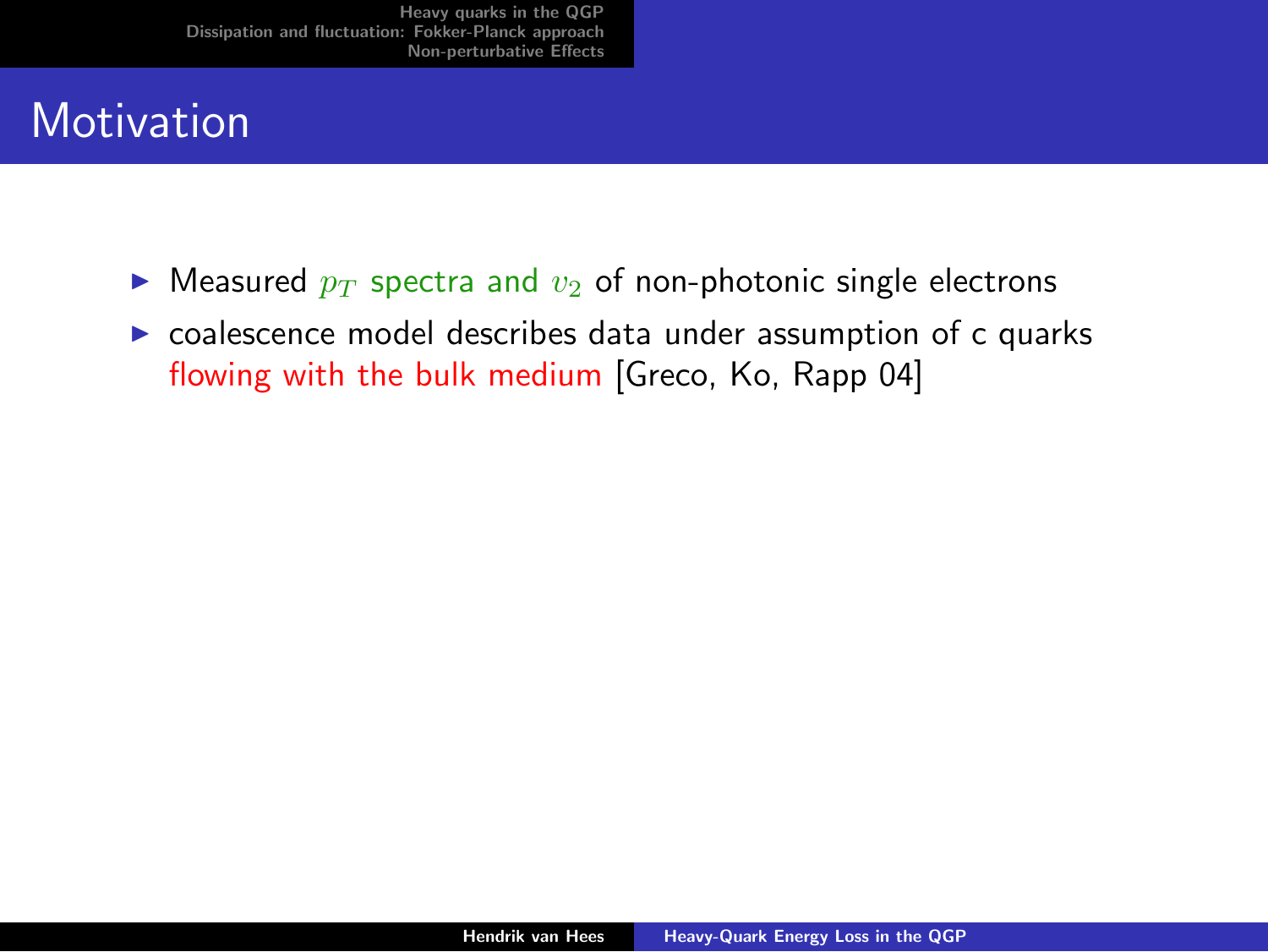## **Motivation**

- $\blacktriangleright$  Measured  $p_T$  spectra and  $v_2$  of non-photonic single electrons
- $\triangleright$  coalescence model describes data under assumption of c quarks flowing with the bulk medium [Greco, Ko, Rapp 04]
- $\triangleright$  What is the underlying microscopic mechanism for thermalization?
	- $\blacktriangleright$  Radiative energy loss
	- $\blacktriangleright$  +pQCD collisional energy loss
	- $\blacktriangleright$  elastic three-body pQCD processes
- Additional problem: consistency between  $R_{AA}$  and  $v_2$ 
	- $\blacktriangleright$  importance of thermal fluctations
	- ► Fokker-Planck approach to HQ rescattering  $\Leftrightarrow$  thermalization
	- $\triangleright$  Langevin simulation to include (anisotropic) flow of sQGP
- **► non-perturbative processes**  $\Leftrightarrow$  **resonances in sQGP**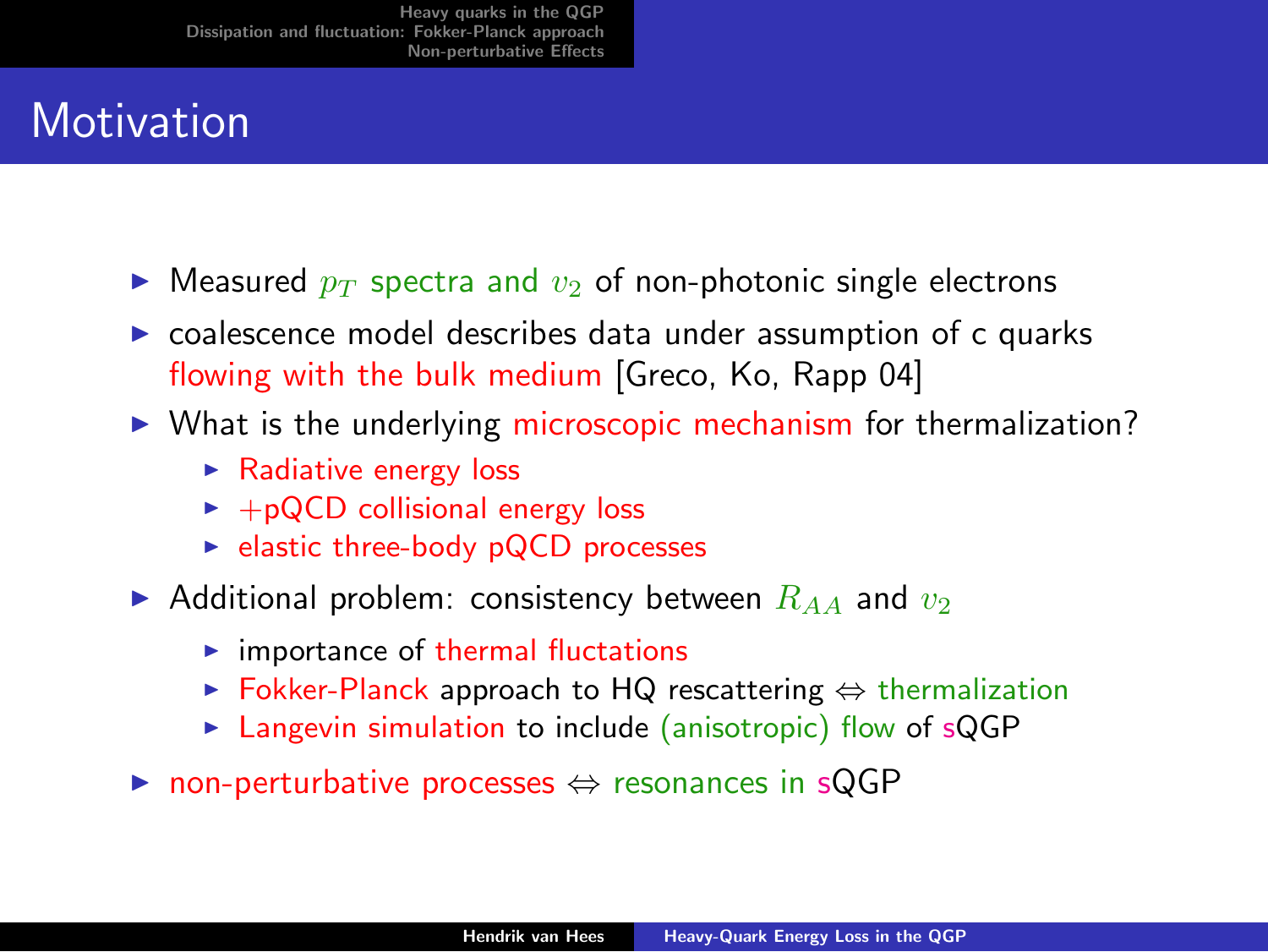[Radiative energy loss](#page-5-0) [Collisional energy loss](#page-7-0)

## Heavy quarks in the QGP





<span id="page-4-0"></span>HQ rescattering in QGP radiative/collisional energy loss non-perturbative effects (sQGP)



Hadronization to D, B mesons Coalescence Fragmentation



Semileptonic decay ⇒ "non-photonic" electron observables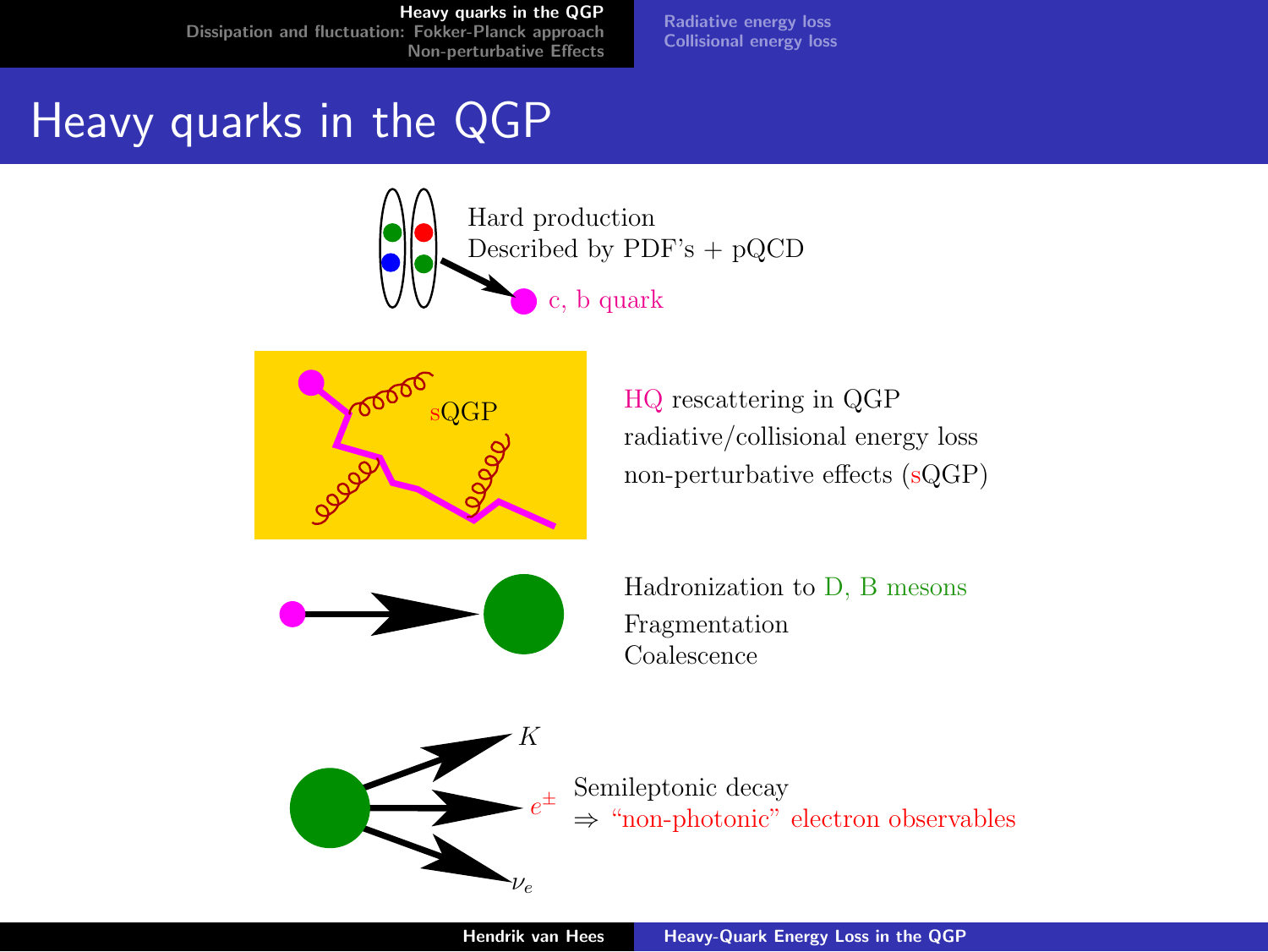[Radiative energy loss](#page-5-0) [Collisional energy loss](#page-7-0)

## Radiative energy loss

- $\triangleright$  medium modelled by static scattering centers [GW 94]  $\Rightarrow$  radiative energy loss only!
- $\blacktriangleright$   $\Delta E \simeq \hat{q}L^2$  [BDMPS 96]
- $\triangleright$  generalized to "thin plasmas" in [GLV 00] and heavy-quark jets

<span id="page-5-0"></span>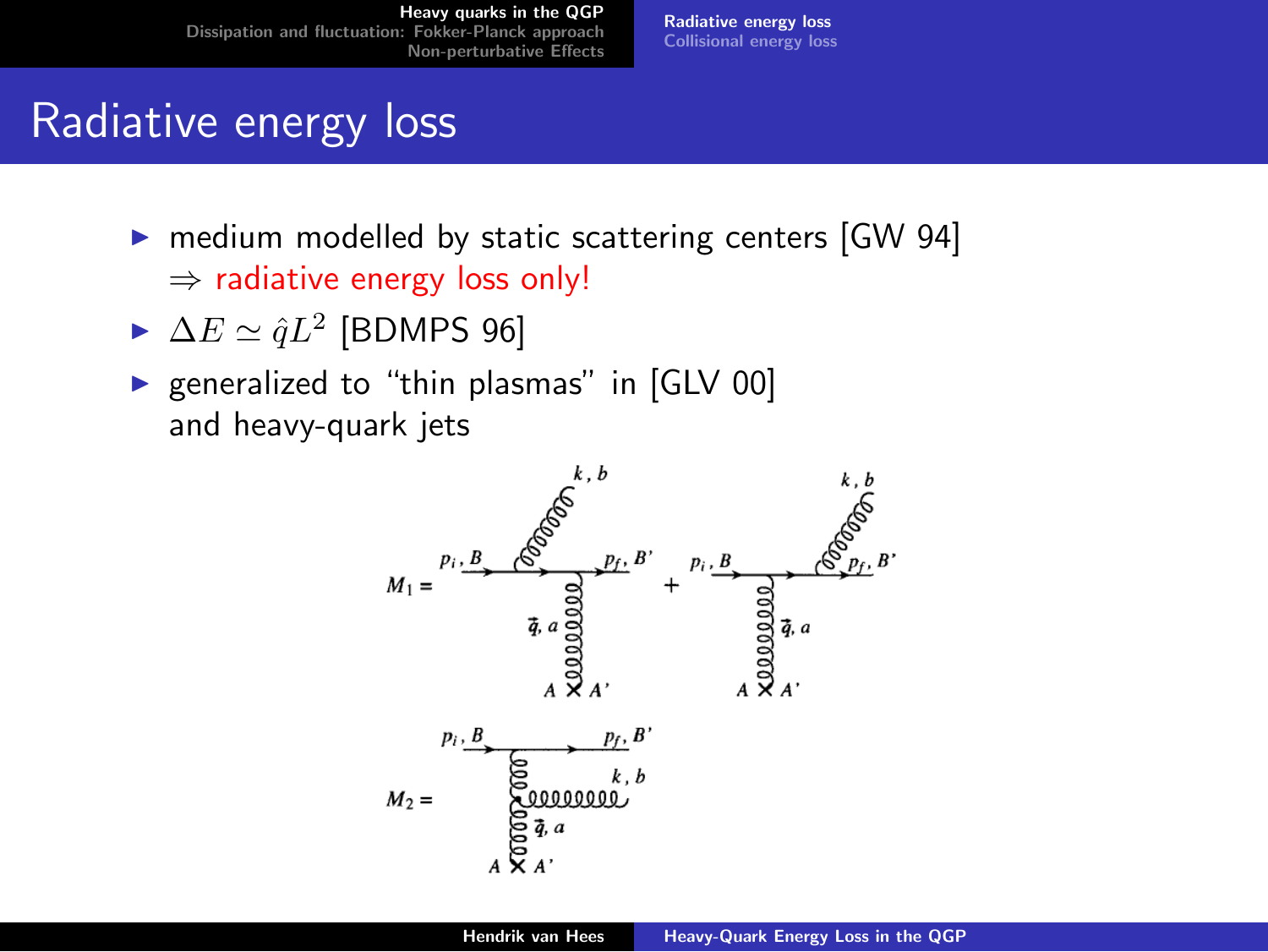[Radiative energy loss](#page-5-0) [Collisional energy loss](#page-7-0)

## Radiative energy loss



- ▶ Calculation: [Armesto et al 06] (static medium  $+$  geometry  $+$  BDMPS rad energy loss)
- ► need to tune up  $\hat{q} \to 14$  GeV<sup>2</sup>/fm (pQCD prediction:  $\sim 1 \ldots 3\; \mathsf{GeV}^2/\mathsf{fm})$
- $\blacktriangleright$   $R_{AA}$  near to data but  $v_2$  not described!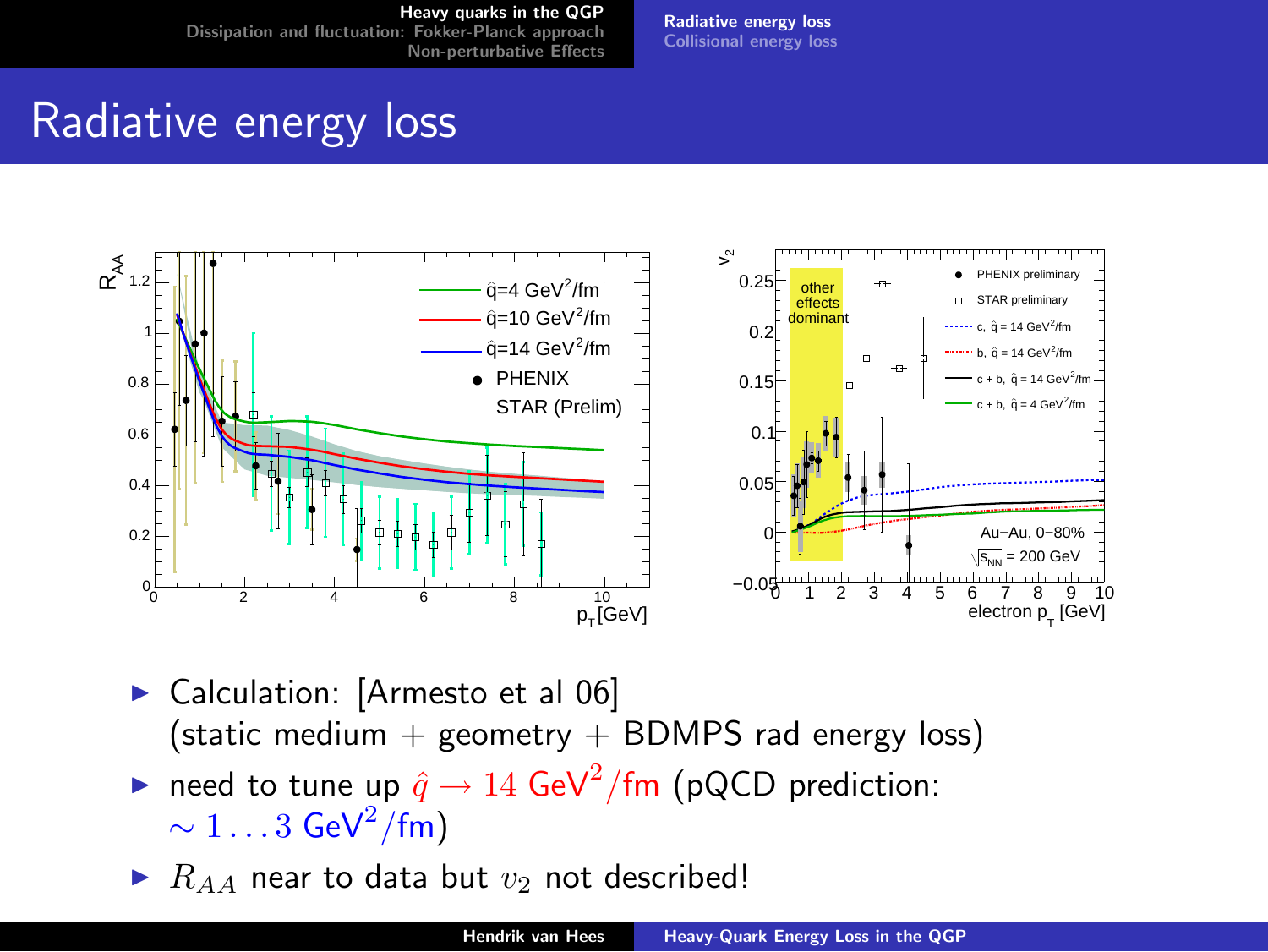[Radiative energy loss](#page-5-0) [Collisional energy loss](#page-7-0)

## Collisional vs. radiative energy loss

 $\triangleright$  for heavy quarks: elastic pQCD scattering as important as radiative [Mustafa 05]



 $\triangleright$  calculation [Djordjevic '06]: t-channel gluon exchange dressed gluon propagator  $\mu_D^2 = g^2 T^2 (1 + N_f/6)$ ,  $\alpha_s = 0.3$ ,  $N_f = 2.5$  $dN_a/dy = 1000$ 

<span id="page-7-0"></span> $\triangleright$  collisional energy loss important for light and heavy quarks!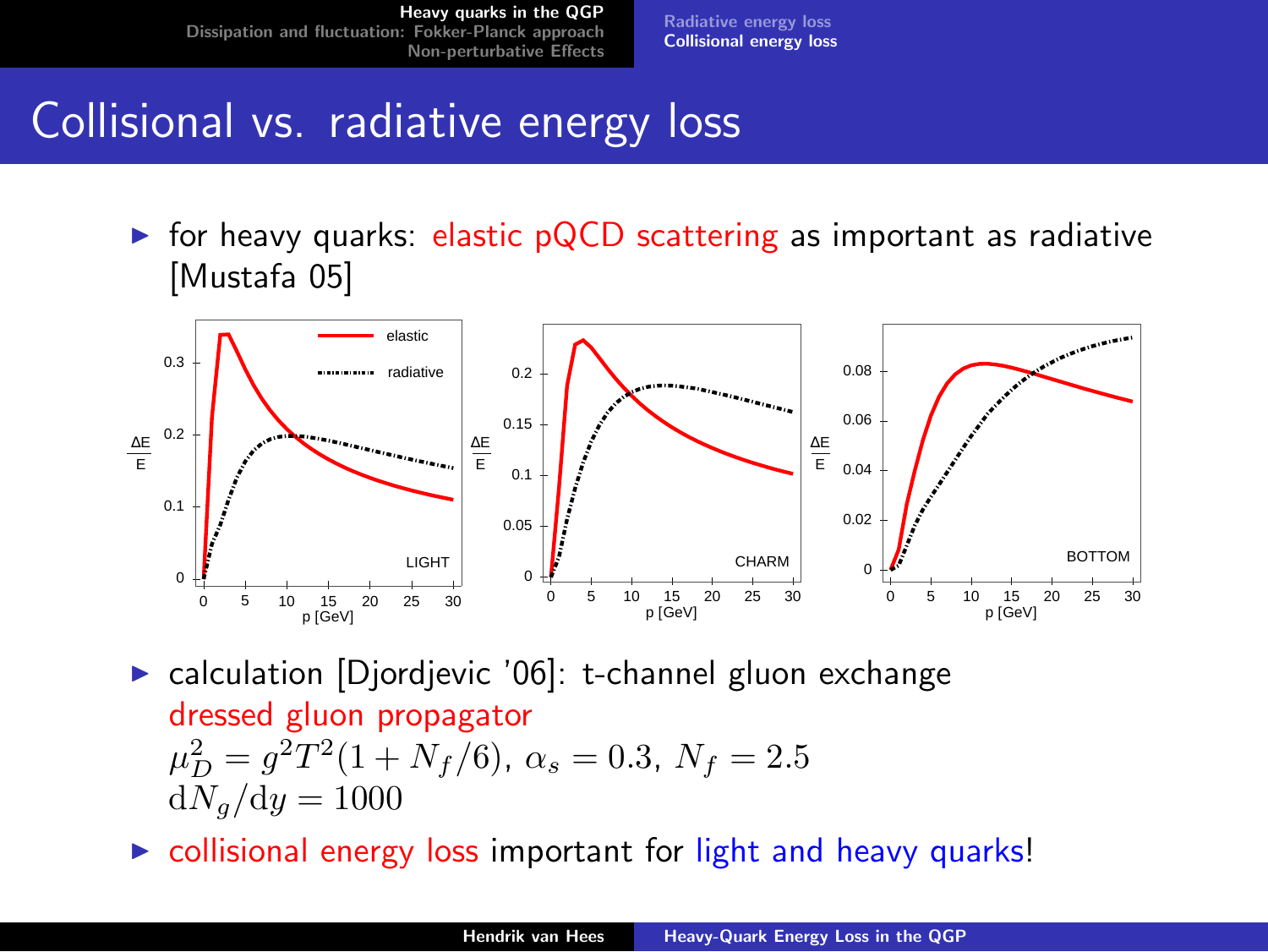[Heavy quarks in the QGP](#page-4-0)

[Dissipation and fluctuation: Fokker-Planck approach](#page-10-0) [Non-perturbative Effects](#page-18-0) [Radiative energy loss](#page-5-0) [Collisional energy loss](#page-7-0)

## Collisional vs. radiative energy loss



[Wicks et al 05]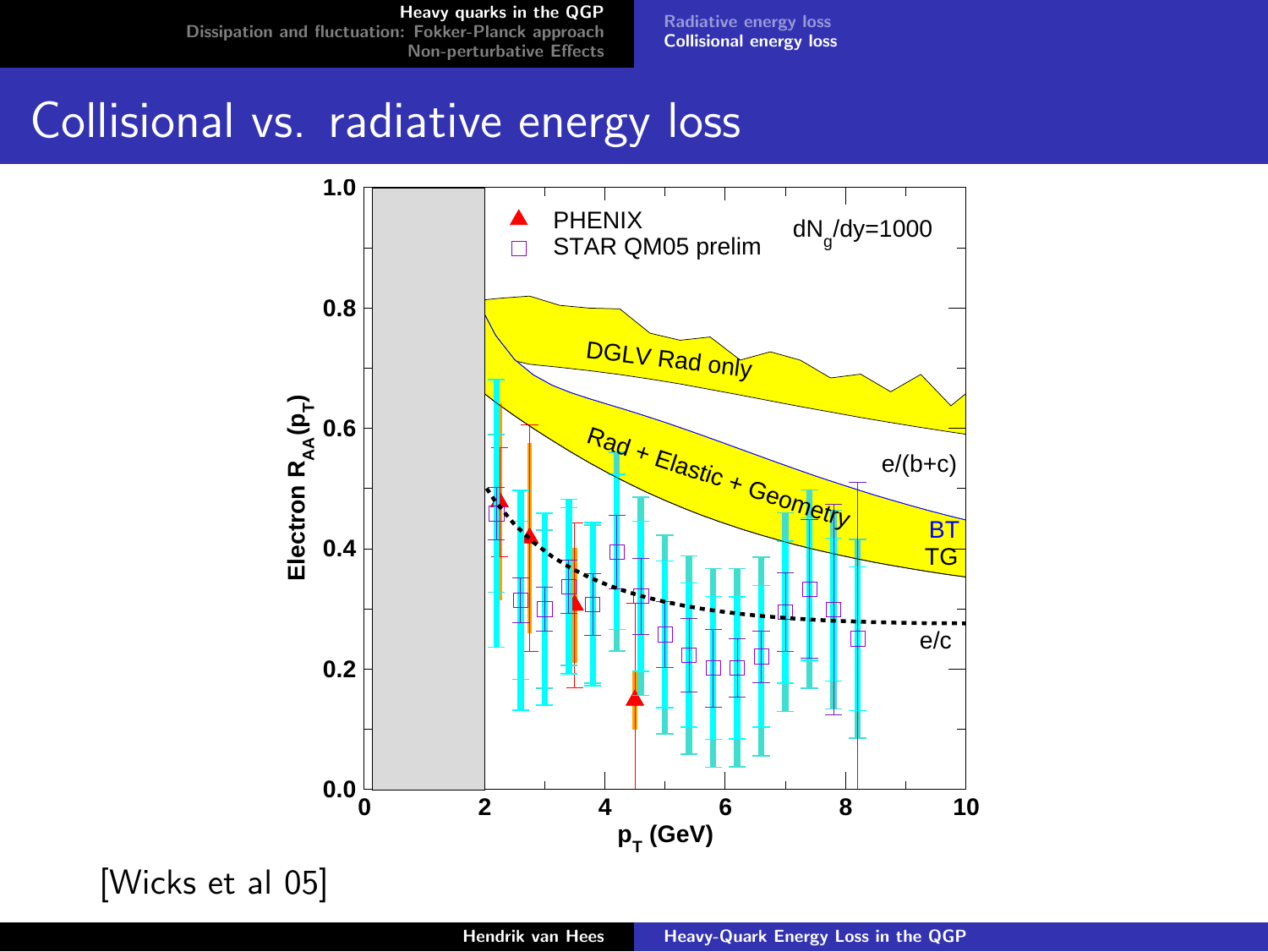[Radiative energy loss](#page-5-0) [Collisional energy loss](#page-7-0)

#### Three-body effects

- $\blacktriangleright$  high densities (initially  $\gtrsim 10/\text{fm}^3$ )
- $\Rightarrow$  three-body elastic scattering possibly relevant [Liu, Ko 06]

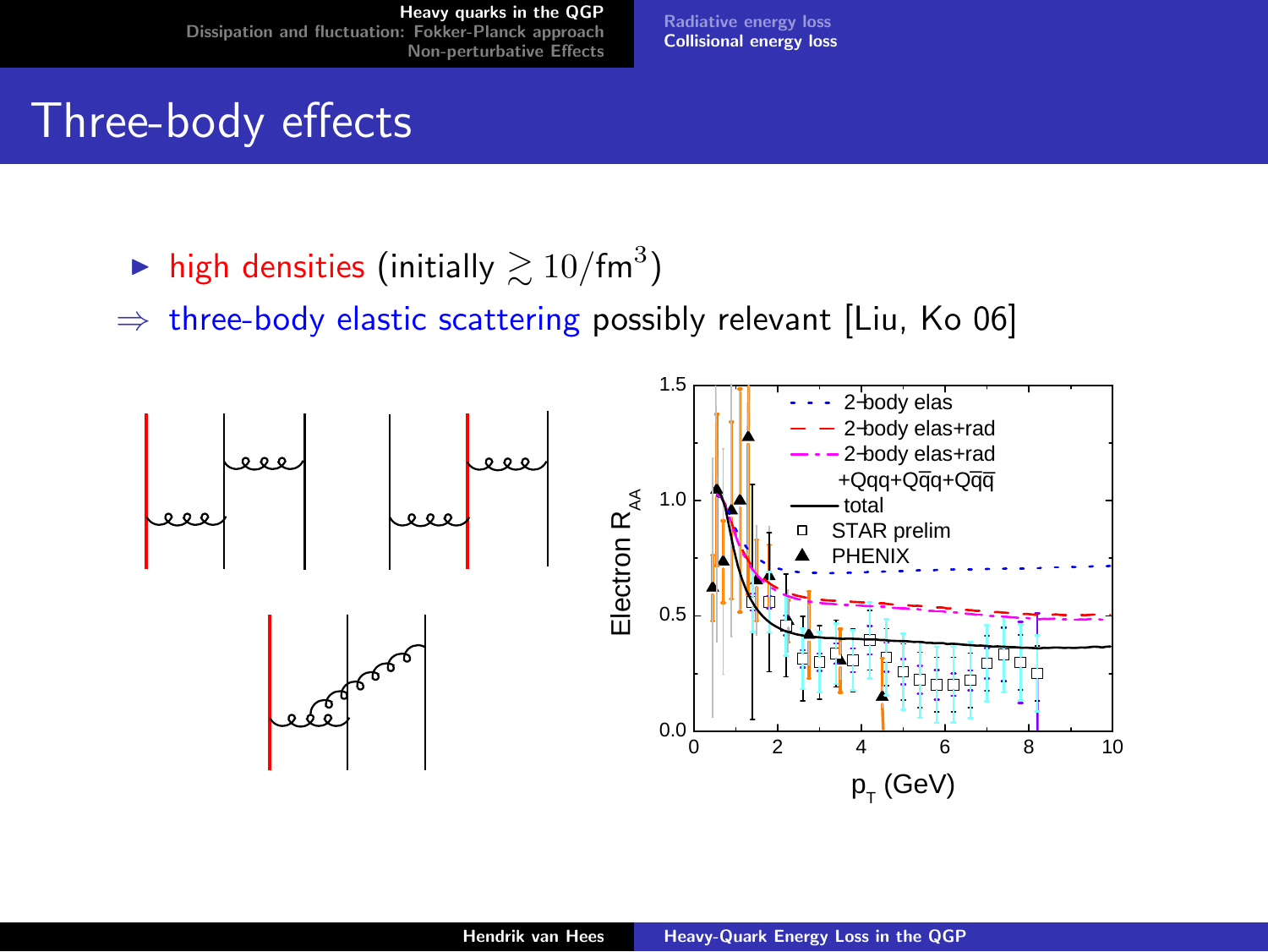#### Thermalization: Dissipation  $\leftrightarrow$  Fluctuation

- $\triangleright$  theoretical models discussed so far take into account only dissipation
- <span id="page-10-0"></span> $\triangleright$  thermalization processes need also fluctuations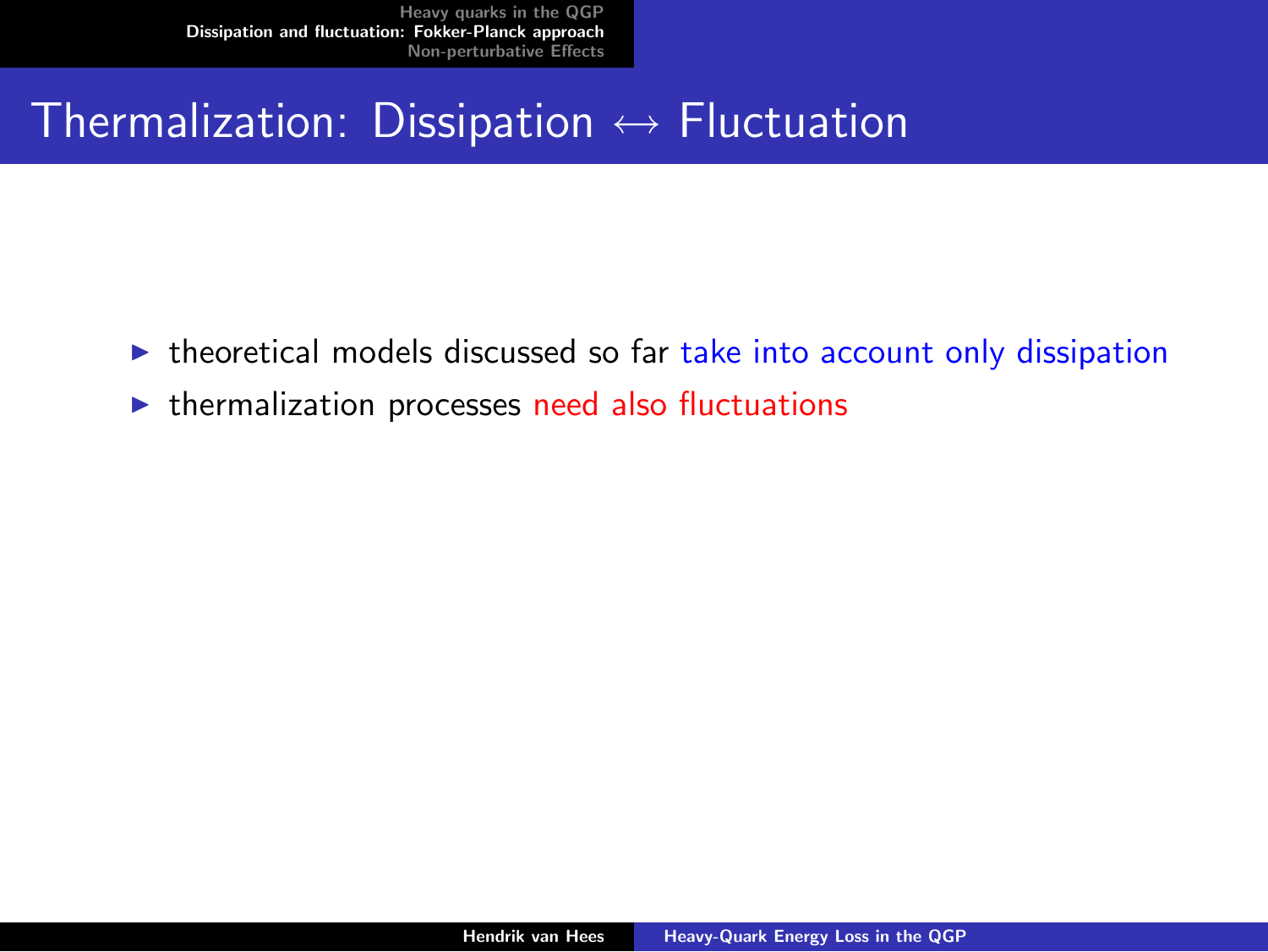### Thermalization: Dissipation  $\leftrightarrow$  Fluctuation

- $\triangleright$  theoretical models discussed so far take into account only dissipation
- $\triangleright$  thermalization processes need also fluctuations
- $\blacktriangleright$  principle of detailed balance
- $\Rightarrow$  Use Fokker-Planck equation [Svetitsky 87; Mustafa, Thoma 98; HvH, Rapp 04; Moore, Teaney 04,...]  $\Leftrightarrow$  Langevin simulations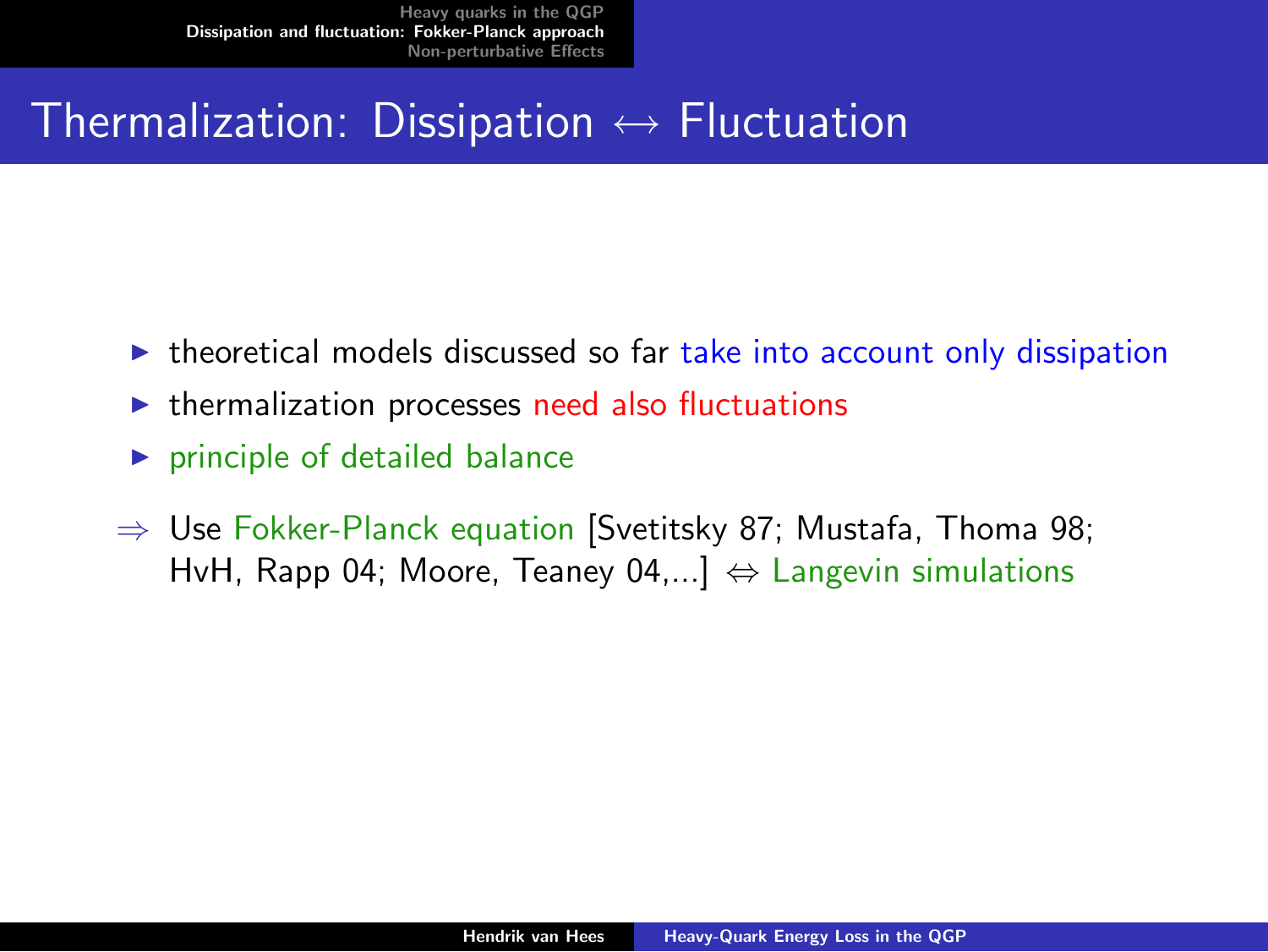### Thermalization: Dissipation  $\leftrightarrow$  Fluctuation

- $\triangleright$  theoretical models discussed so far take into account only dissipation
- $\triangleright$  thermalization processes need also fluctuations
- $\triangleright$  principle of detailed balance
- $\Rightarrow$  Use Fokker-Planck equation [Svetitsky 87; Mustafa, Thoma 98; HvH, Rapp 04; Moore, Teaney 04,...]  $\Leftrightarrow$  Langevin simulations
	- $\triangleright$  can we understand heavy-quark flow properties better?
	- consistency of  $e^{\pm}$ - $R_{AA}$  with  $e^{\pm}$ - $v_2$ ?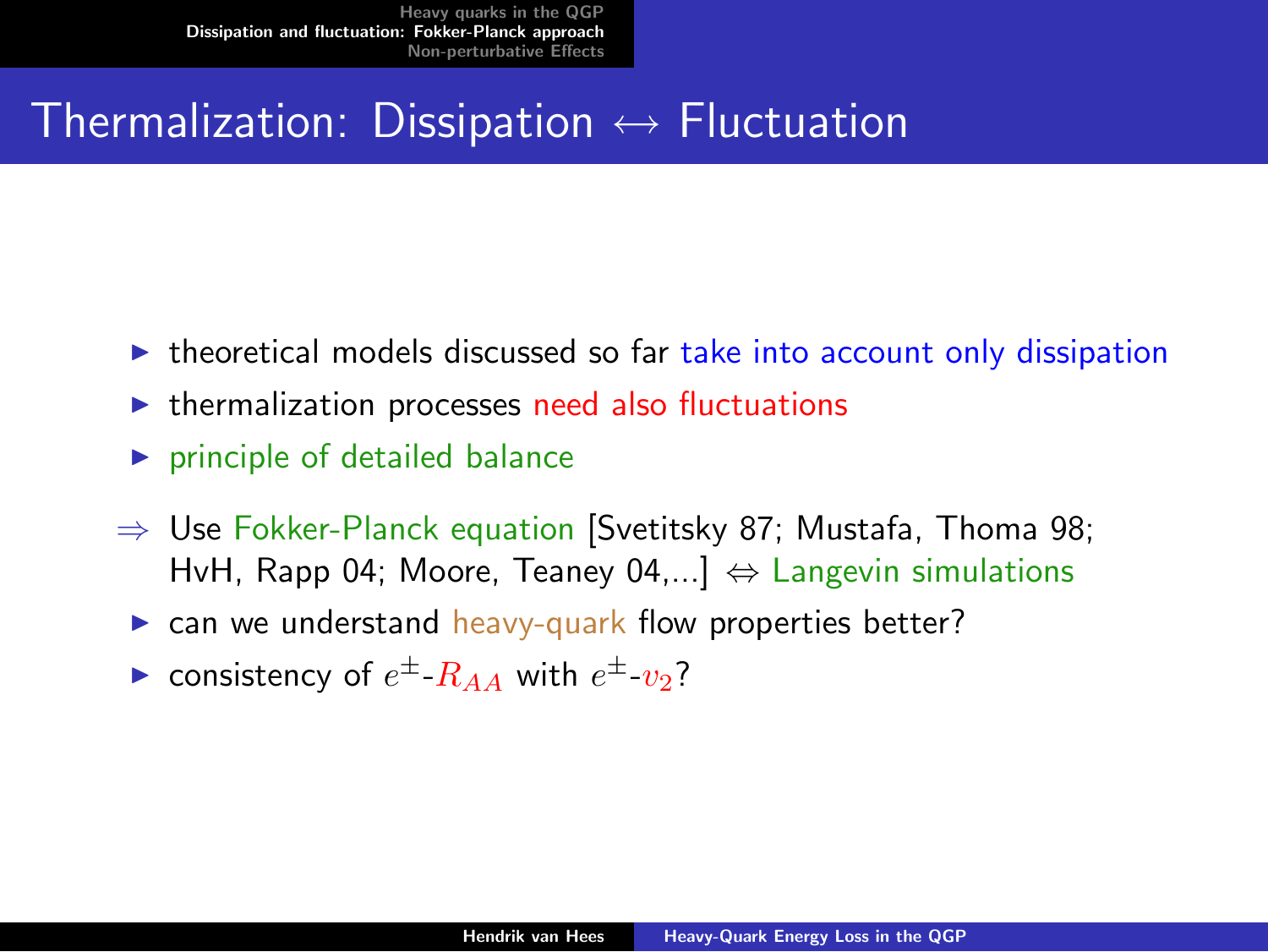## The Fokker-Planck Equation

 $\triangleright$  heavy particle (c,b quarks) in a heat bath of light particles (QGP)

$$
\frac{\partial f(t,\vec{p})}{\partial t} = \frac{\partial}{\partial p_i} \left[ p_i A(t,p) + \frac{\partial}{\partial p_j} B_{ij}(t,\vec{p}) \right] f(t,\vec{p})
$$

 $\triangleright$  Assumption: Relevant scattering processes are soft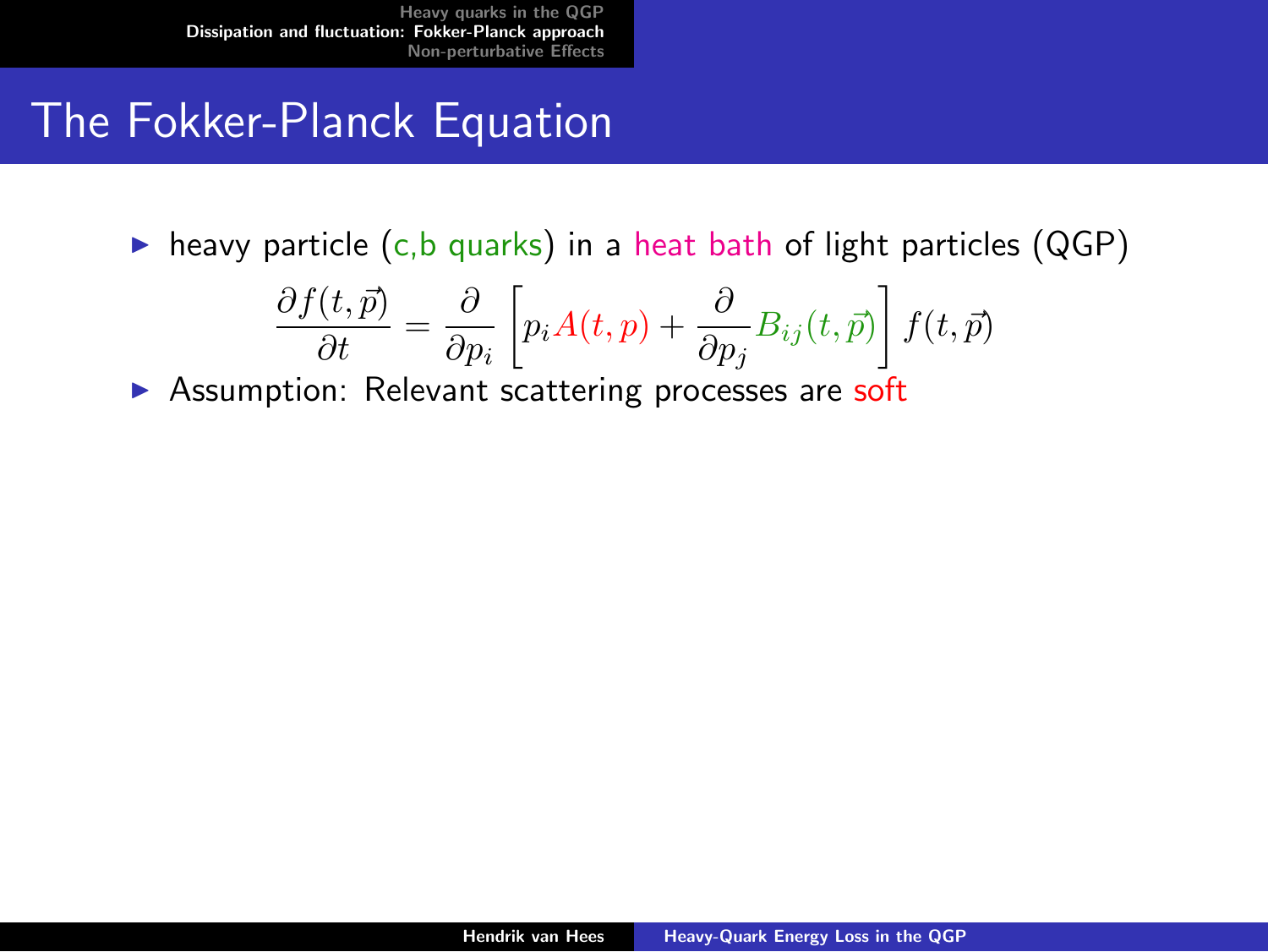## The Fokker-Planck Equation

 $\triangleright$  heavy particle (c,b quarks) in a heat bath of light particles (QGP)

$$
\frac{\partial f(t,\vec{p})}{\partial t} = \frac{\partial}{\partial p_i} \left[ p_i A(t,p) + \frac{\partial}{\partial p_j} B_{ij}(t,\vec{p}) \right] f(t,\vec{p})
$$

 $\triangleright$  Assumption: Relevant scattering processes are soft

- $\triangleright$  A and  $B_{ij} \Leftrightarrow$  heavy-quark scattering processes
- $\blacktriangleright$   $A(t, \vec{p})$  friction (drag) coefficient =  $1/\tau_{eq}$  $\langle p_i - p'_i \rangle = p_i A(t, \vec{p})$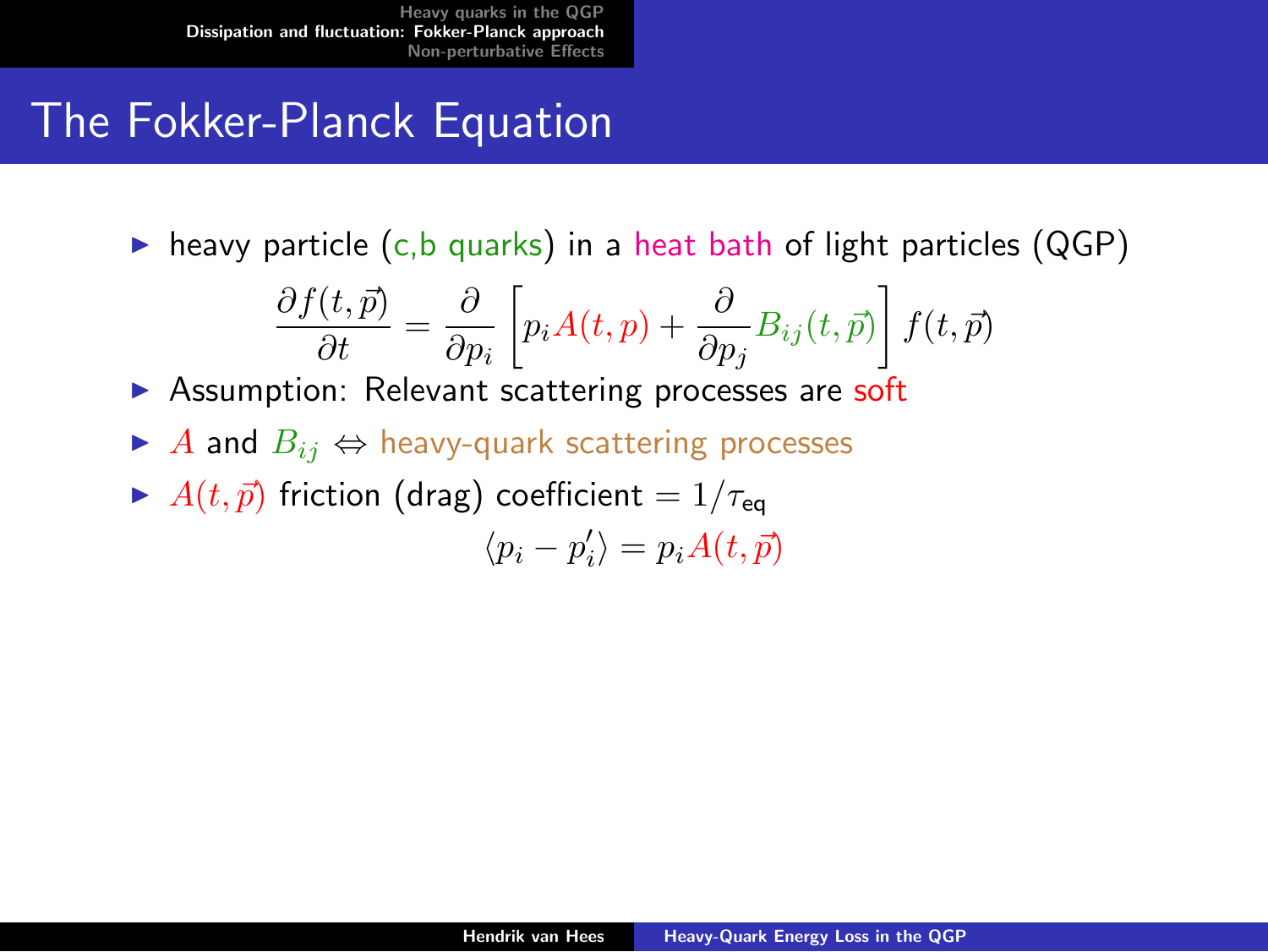## The Fokker-Planck Equation

 $\triangleright$  heavy particle (c,b quarks) in a heat bath of light particles (QGP)

$$
\frac{\partial f(t,\vec{p})}{\partial t} = \frac{\partial}{\partial p_i} \left[ p_i A(t,p) + \frac{\partial}{\partial p_j} B_{ij}(t,\vec{p}) \right] f(t,\vec{p})
$$

 $\triangleright$  Assumption: Relevant scattering processes are soft

- $\triangleright$  A and  $B_{ij} \Leftrightarrow$  heavy-quark scattering processes
- $\blacktriangleright$   $A(t, \vec{p})$  friction (drag) coefficient =  $1/\tau_{eq}$  $\langle p_i - p'_i \rangle = p_i A(t, \vec{p})$
- $\blacktriangleright$   $B_{ij}$ : time scale for momentum fluctuations

$$
B_{ij}(t, \vec{p}) = \frac{1}{2} \langle (p_i - p'_i)(p_j - p'_j) \rangle
$$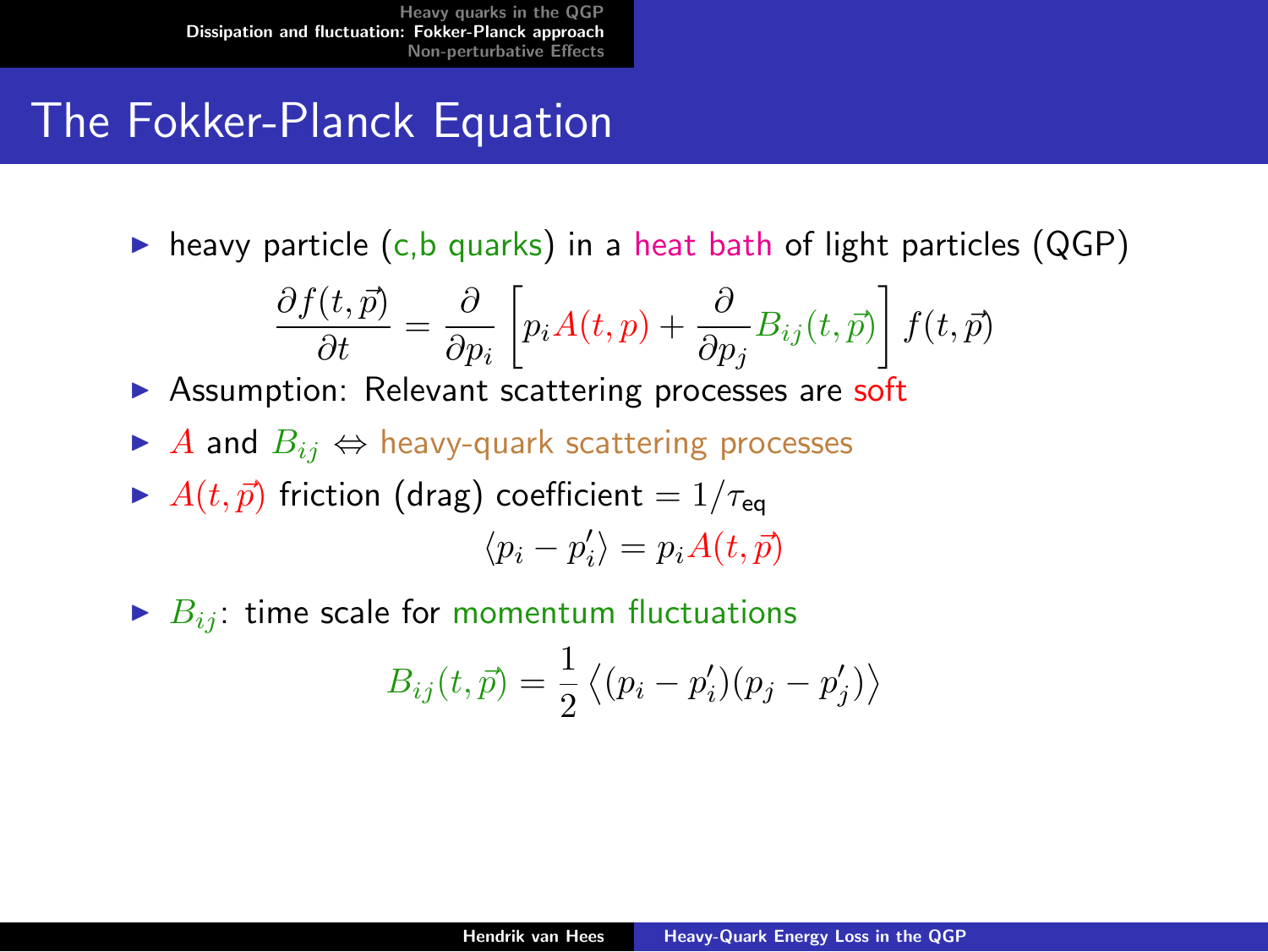## The Fokker-Planck Equation

 $\triangleright$  heavy particle (c,b quarks) in a heat bath of light particles (QGP)

$$
\frac{\partial f(t,\vec{p})}{\partial t} = \frac{\partial}{\partial p_i} \left[ p_i A(t,p) + \frac{\partial}{\partial p_j} B_{ij}(t,\vec{p}) \right] f(t,\vec{p})
$$

 $\triangleright$  Assumption: Relevant scattering processes are soft

- $\triangleright$  A and  $B_{ij} \Leftrightarrow$  heavy-quark scattering processes
- $\blacktriangleright$   $A(t, \vec{p})$  friction (drag) coefficient =  $1/\tau_{eq}$  $\langle p_i - p'_i \rangle = p_i A(t, \vec{p})$
- $\blacktriangleright$   $B_{ij}$ : time scale for momentum fluctuations

$$
B_{ij}(t, \vec{p}) = \frac{1}{2} \langle (p_i - p'_i)(p_j - p'_j) \rangle
$$

ight to ensure correct equilibrium limit:  $B_{\parallel}(t, p) = T(t)E_pA(t, p)$ (Einstein dissipation-fluctuation relation)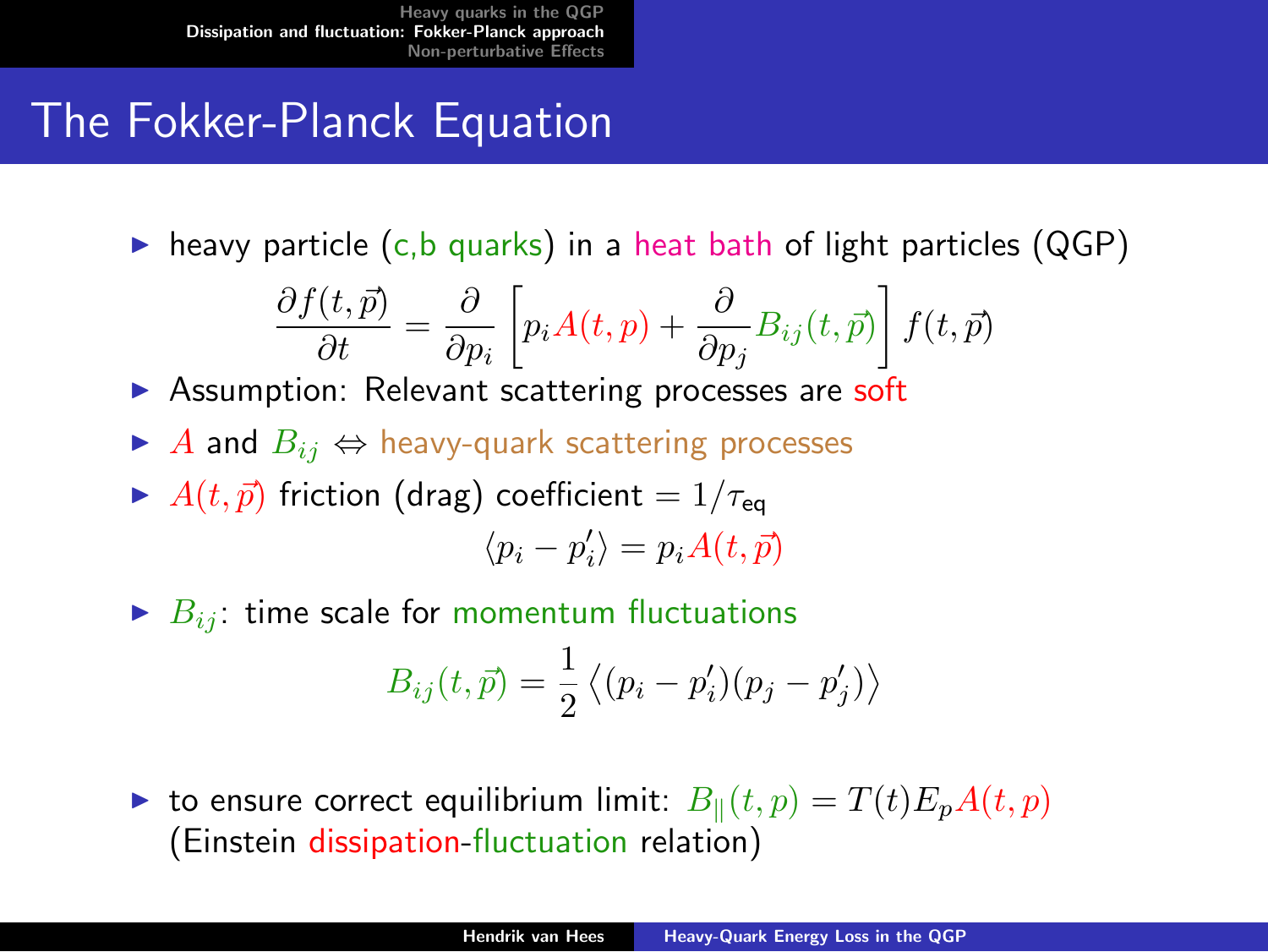## Langevin Study with pQCD elastic scattering

 $\triangleright$  pQCD elastic cross sections for charm-quark scattering in QGP [Moore, Teaney 04]



- $\blacktriangleright$  hydro dynamics for bulk medium
- $\blacktriangleright$  Langevin simulation for charm quarks
- In have to increase  $\alpha_s$  in cross sections (but set  $\mu_D = 1.5$  T = const!)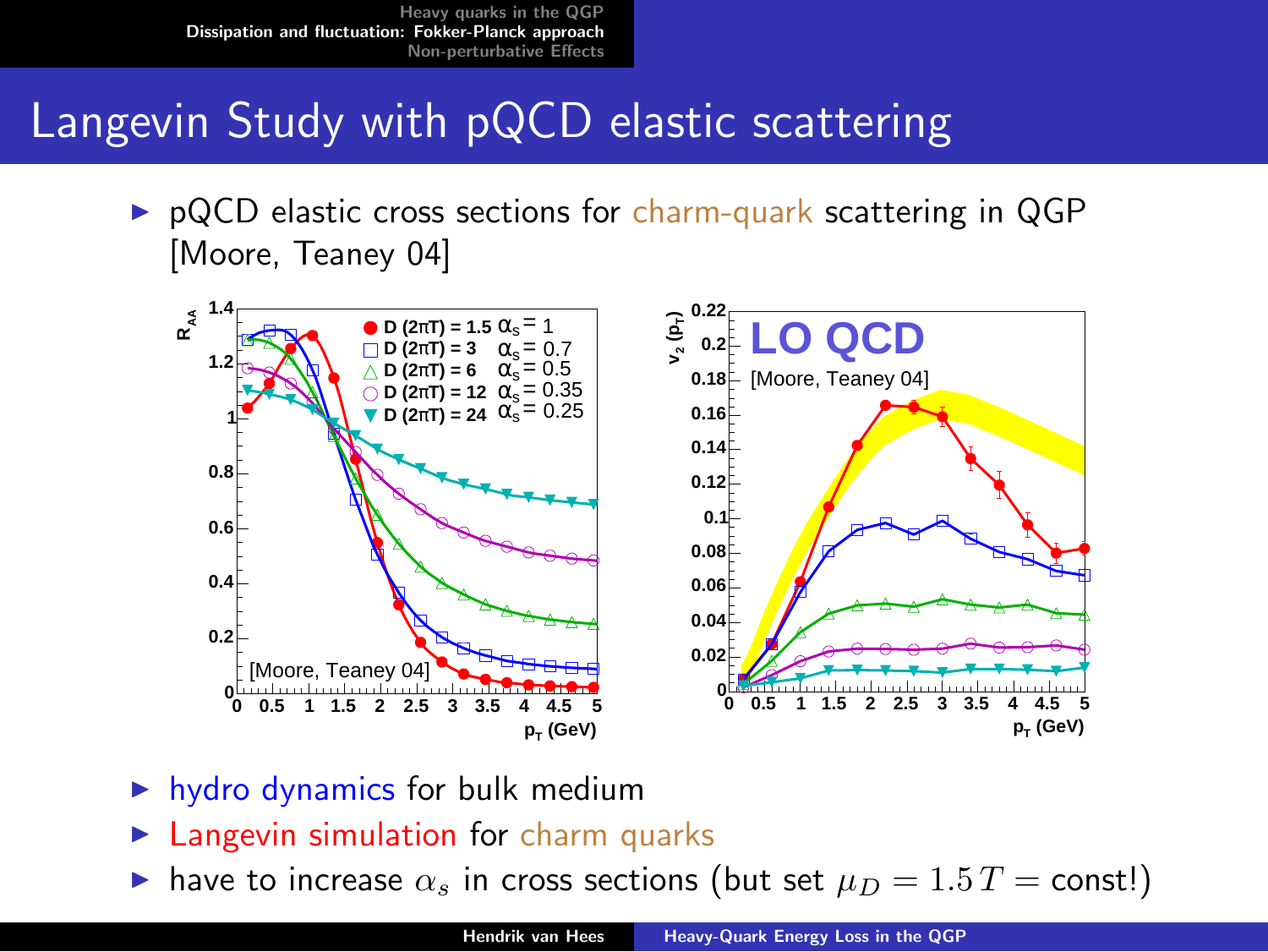### Non-perturbative Effects

- ▶ pQCD interactions of heavy quarks within QGP  $\Rightarrow$  need to artificially scale up cross sections to understand  $e^\pm$  data
- <span id="page-18-0"></span> $\triangleright$  possible non-perturbative effects?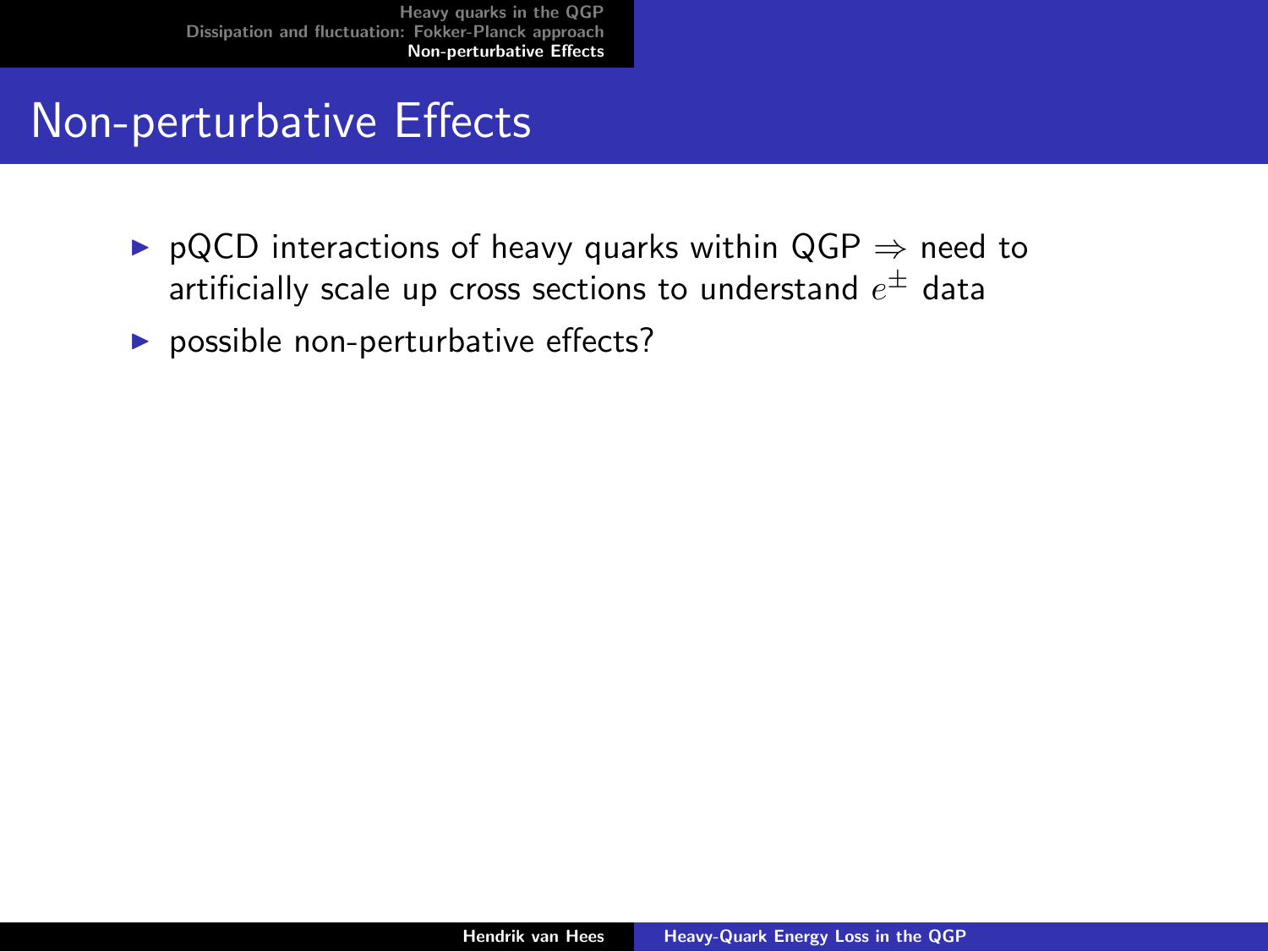#### Non-perturbative Effects

- $\triangleright$  pQCD interactions of heavy quarks within QGP  $\Rightarrow$  need to artificially scale up cross sections to understand  $e^\pm$  data
- $\triangleright$  possible non-perturbative effects?
- $\triangleright$  from Lattice QCD: survival of mesonic bound states/resonances above  $T_c$  [Karsch, Laermann 03], [Asakawa, Hatsuda 03]
- $\triangleright$  also from IQCD based potential models [Shuryak, Zahed 04], [Wong 05], [Mannarelli, Rapp 05]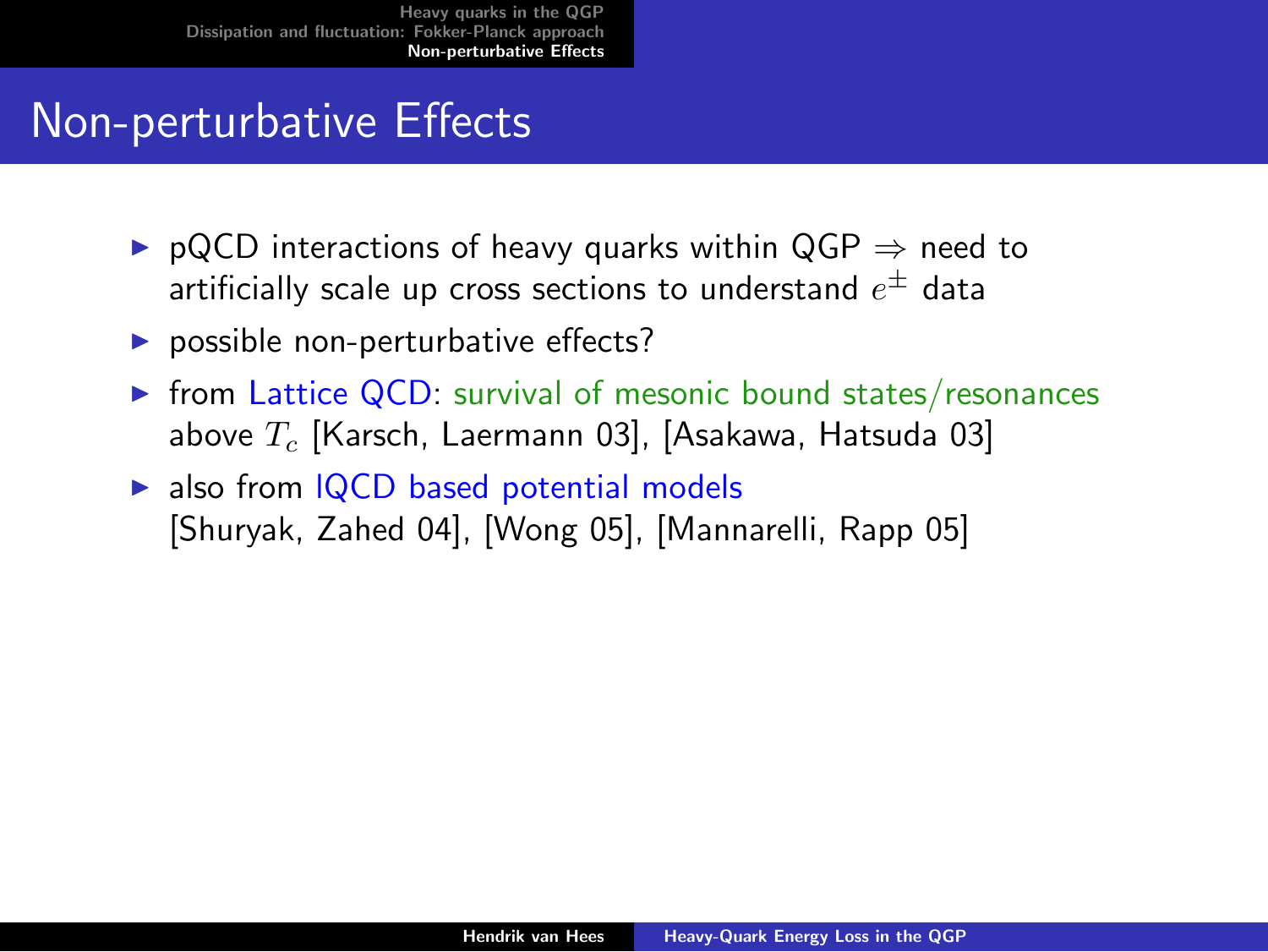## Non-perturbative Effects

- $\triangleright$  pQCD interactions of heavy quarks within QGP  $\Rightarrow$  need to artificially scale up cross sections to understand  $e^\pm$  data
- $\triangleright$  possible non-perturbative effects?
- $\triangleright$  from Lattice QCD: survival of mesonic bound states/resonances above  $T_c$  [Karsch, Laermann 03], [Asakawa, Hatsuda 03]
- $\triangleright$  also from IQCD based potential models [Shuryak, Zahed 04], [Wong 05], [Mannarelli, Rapp 05]
- $\Rightarrow$  assumption:

survival of D- and B-like resonance states up to  $T \leq 2T_c$ 

- $\triangleright$  here: use "quasi-particle" model based on chiral symmetry and heavy-quark effective theory
- $\triangleright$  states included:  $D, D^*$ +chiral partners,  $D_s$  (analogous for B) [HvH, Ralf Rapp, Phys. Rev. C 71, 034907 (2005)]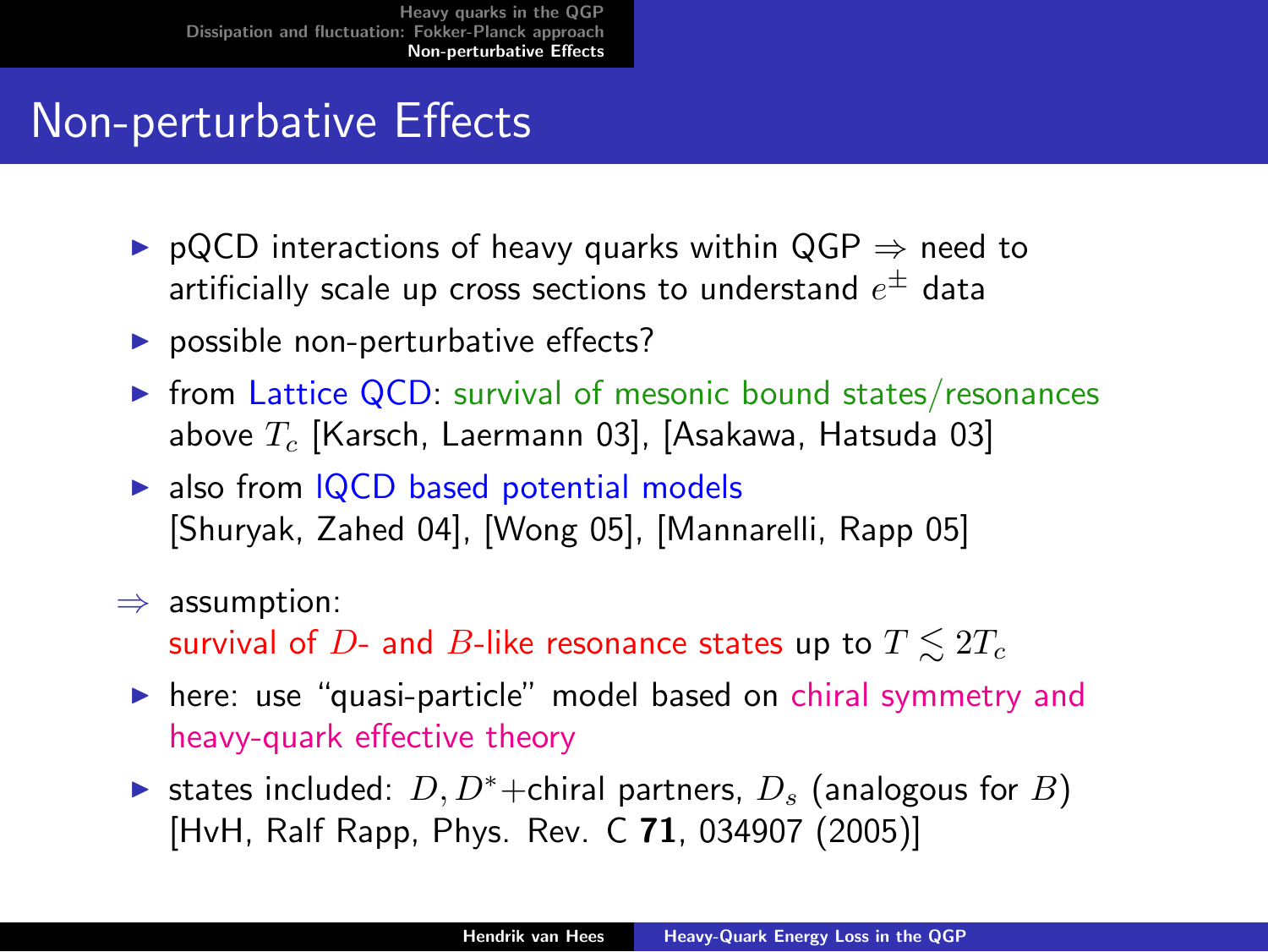## Resonance Scattering

 $\blacktriangleright$  elastic heavy-light-(anti-)quark scattering



 $\triangleright$  D- and B-meson like resonances in sQGP



 $\blacktriangleright$  parameters

- $m_c = 1.5$  GeV,  $m_D = 2$  GeV,  $\Gamma_D = 0.4 \dots 0.75$  GeV
- $\triangleright$   $m_b = 4.5$  GeV,  $m_B = 5$  GeV,  $\Gamma_B = 0.4 \dots 0.75$  GeV
- Bethe-Salpeter calculations in NJL model [Blaschke et al 03]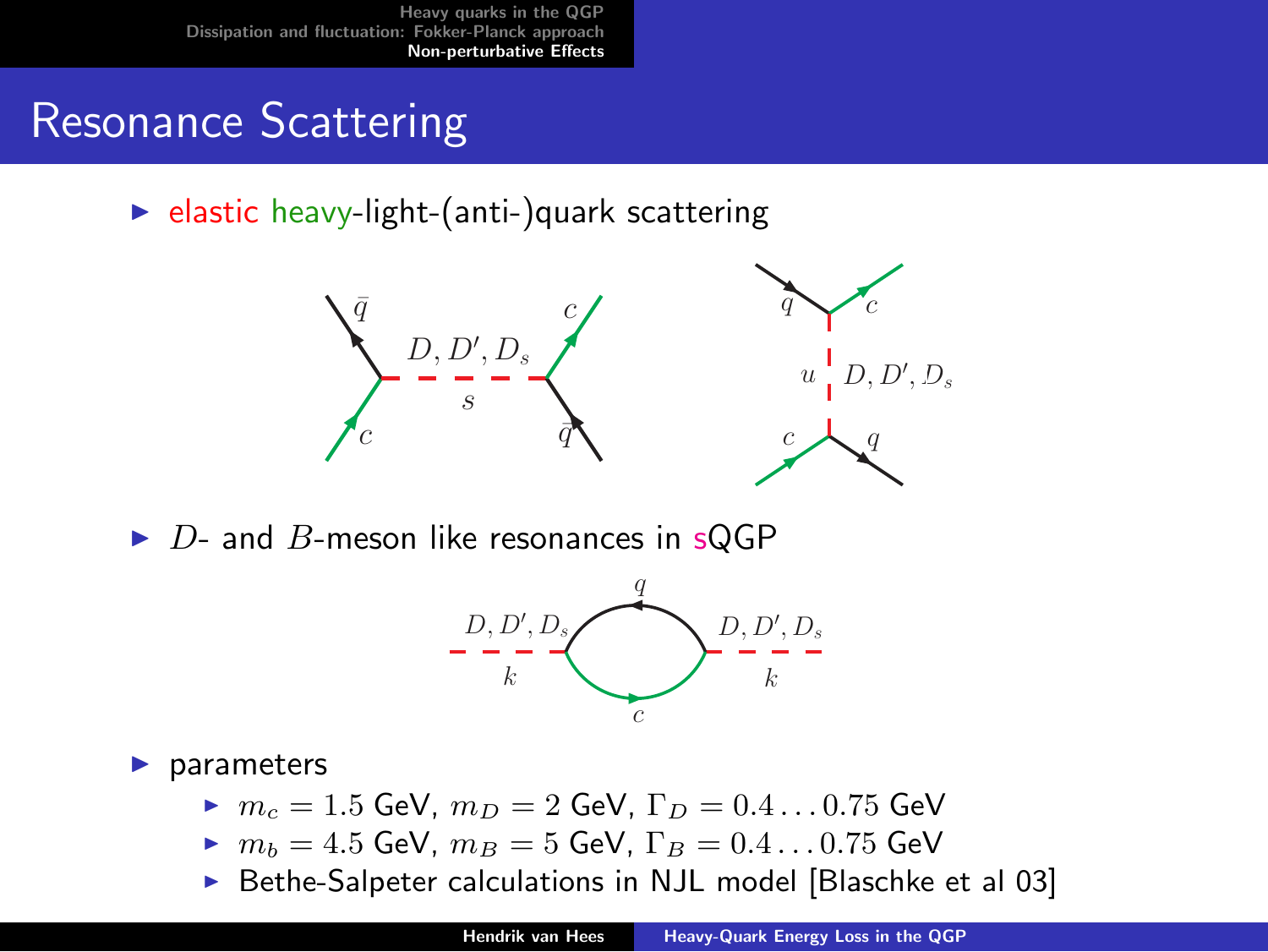## Contributions from pQCD

▶ Lowest-order matrix elements [Combridge 79]



 $\triangleright$  In-medium Debye-screening mass for *t*-channel gluon exchange:  $\mu_q = qT, \ \alpha_s = 0.4$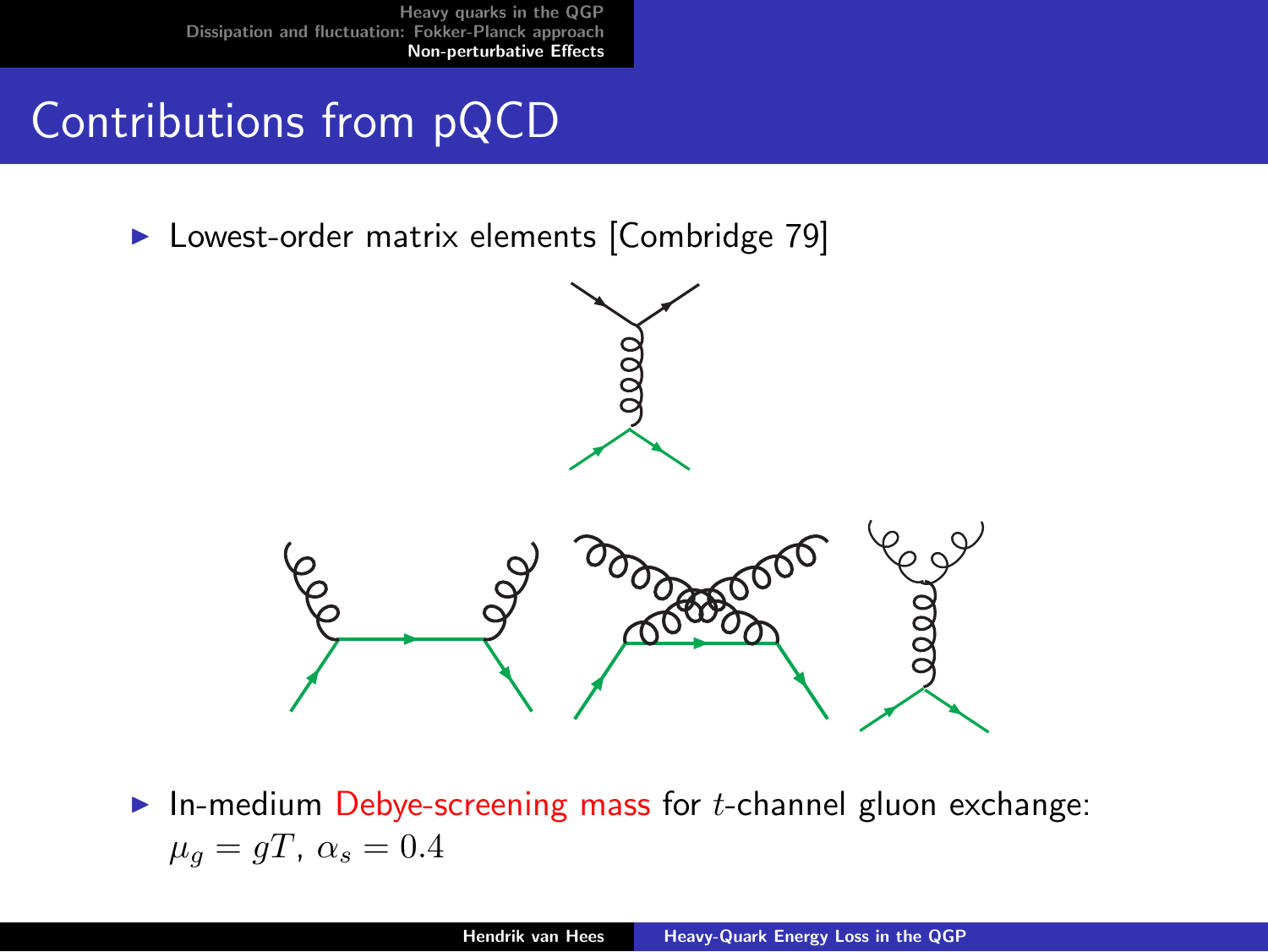#### Cross sections



- $\triangleright$  total pQCD and resonance cross sections: comparable in size
- $\triangleright$  BUT pQCD forward peaked  $\leftrightarrow$  resonance isotropic
- $\triangleright$  resonance scattering more effective for friction and diffusion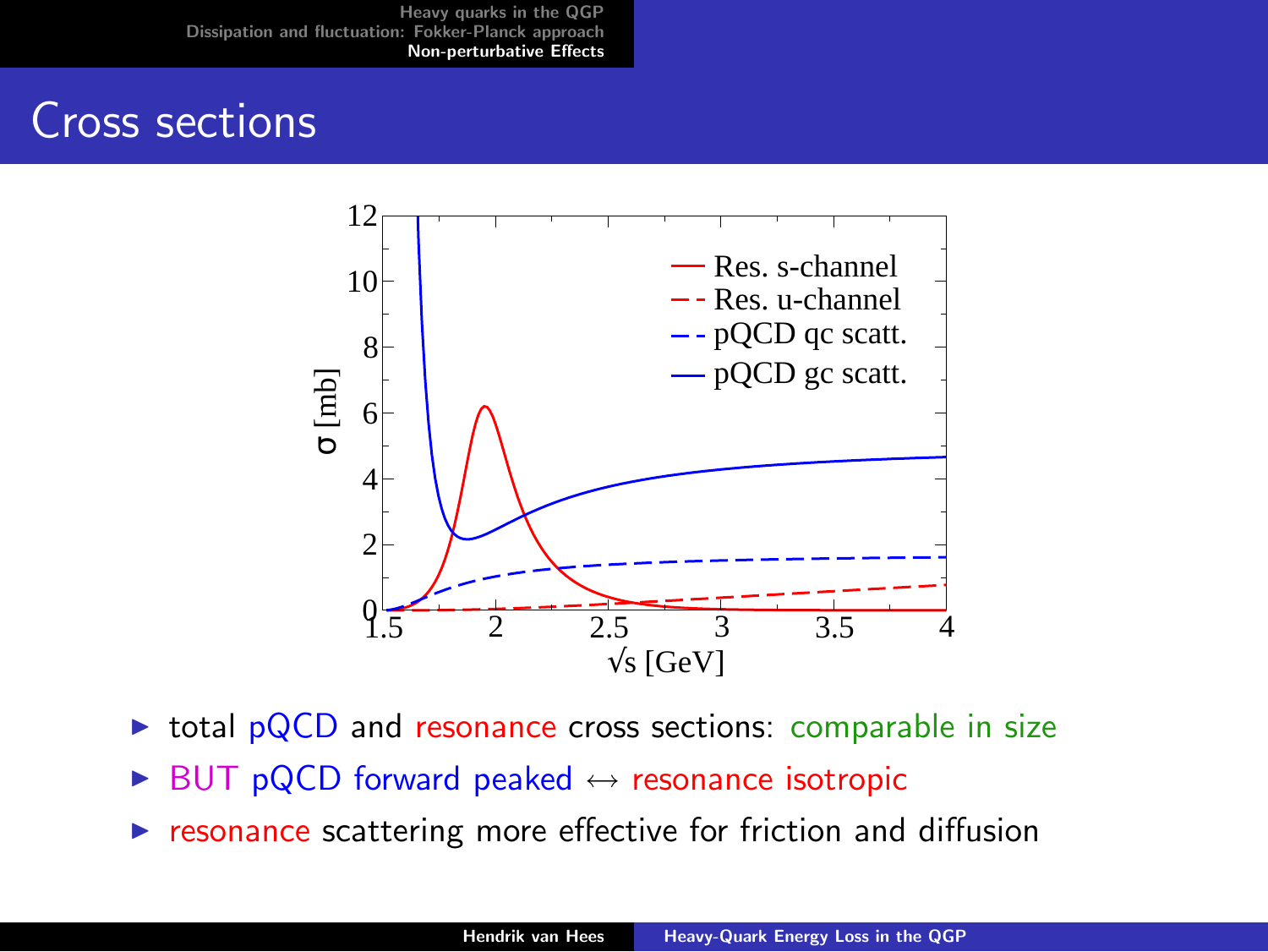## The Coefficients: pQCD vs. resonance scattering

 $\blacktriangleright$  Temperature dependence of thermalization rate

- $\blacktriangleright$  charm-quark diffusion coefficient
- $\triangleright$  microscopic properties of sQGP  $\Leftrightarrow e^\pm$  observables

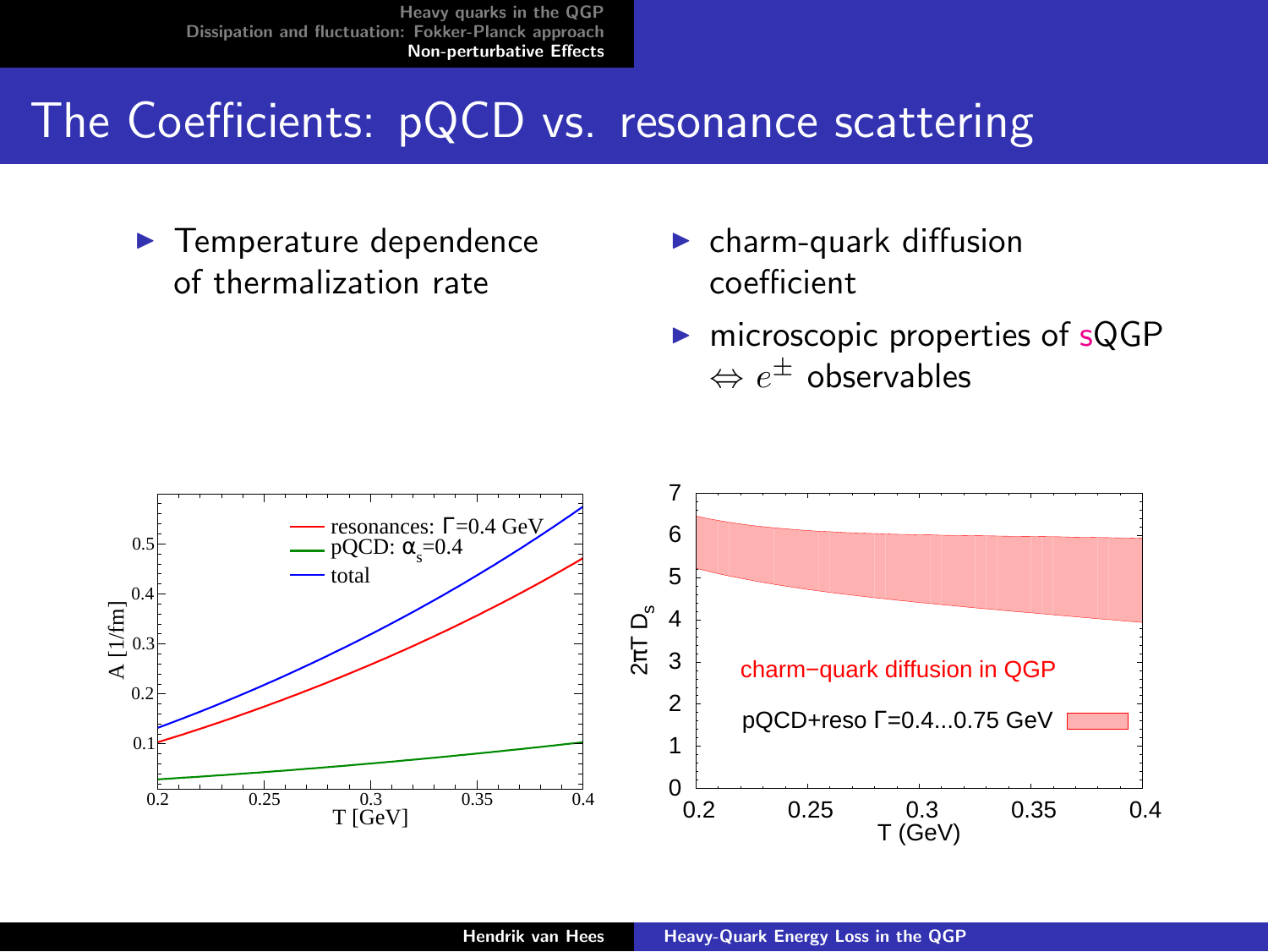## Initial conditions

#### $\blacktriangleright$  Langevin simulation:

need initial  $p_T$ -spectra of charm and bottom quarks

- $\triangleright$  fit D-meson spectra from pp and dAu@RHIC
- $\blacktriangleright$  exp. non-photonic single- $e^\pm$  spectra: Fix bottom/charm ratio

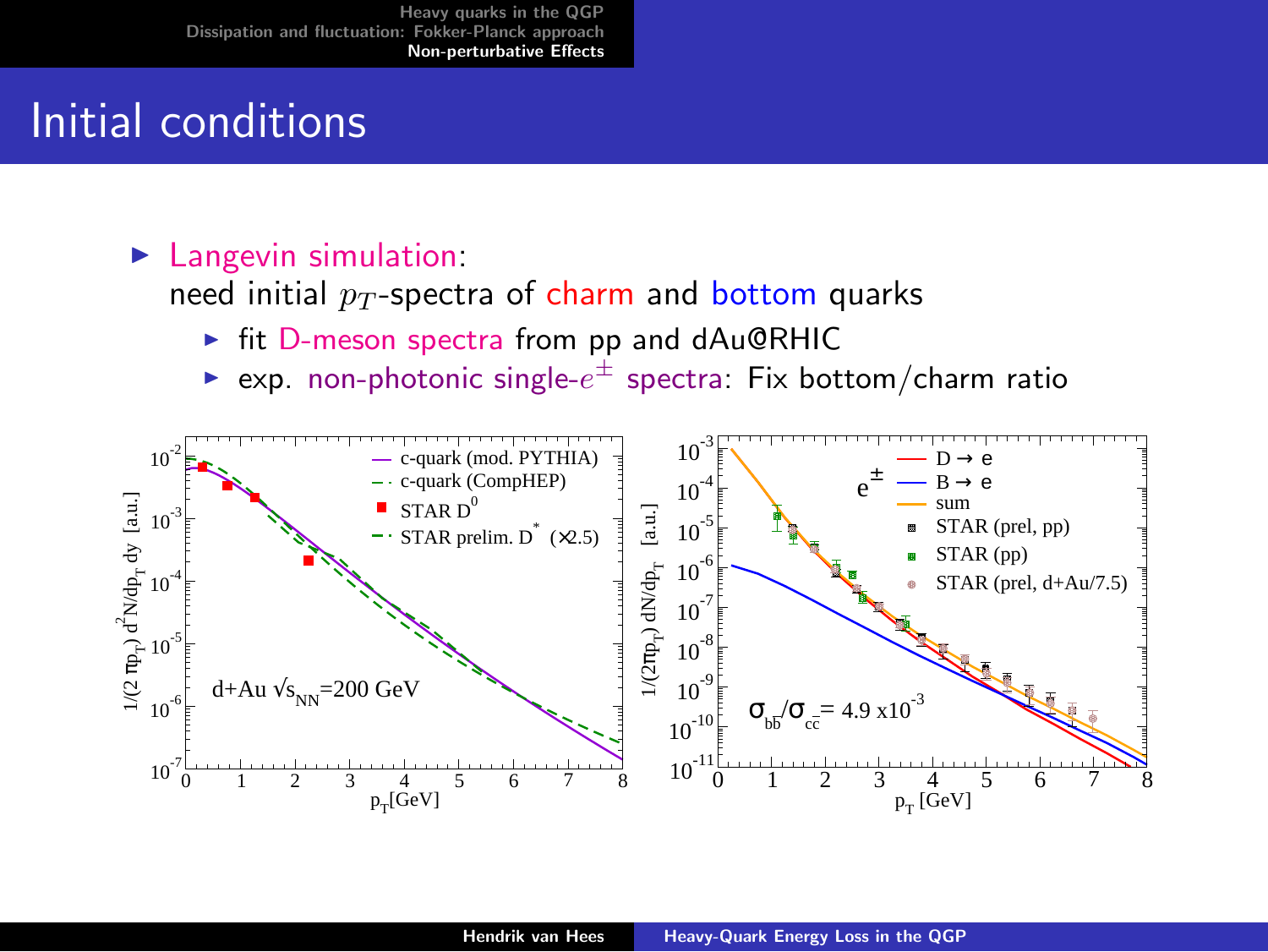### Spectra and elliptic flow for heavy quarks

- $\triangleright$  use Langevin simulation to solve Fokker-Planck equation
- $\triangleright$  expanding-fireball model to describe the sQGP medium



$$
\blacktriangleright \mu_D = gT, \ \alpha_s = g^2/(4\pi) = 0.4
$$

 $\triangleright$  resonances  $\Rightarrow$  HQ thermalization without upscaling of cross sections

 $\blacktriangleright$  Fireball parametrization consistent with hydro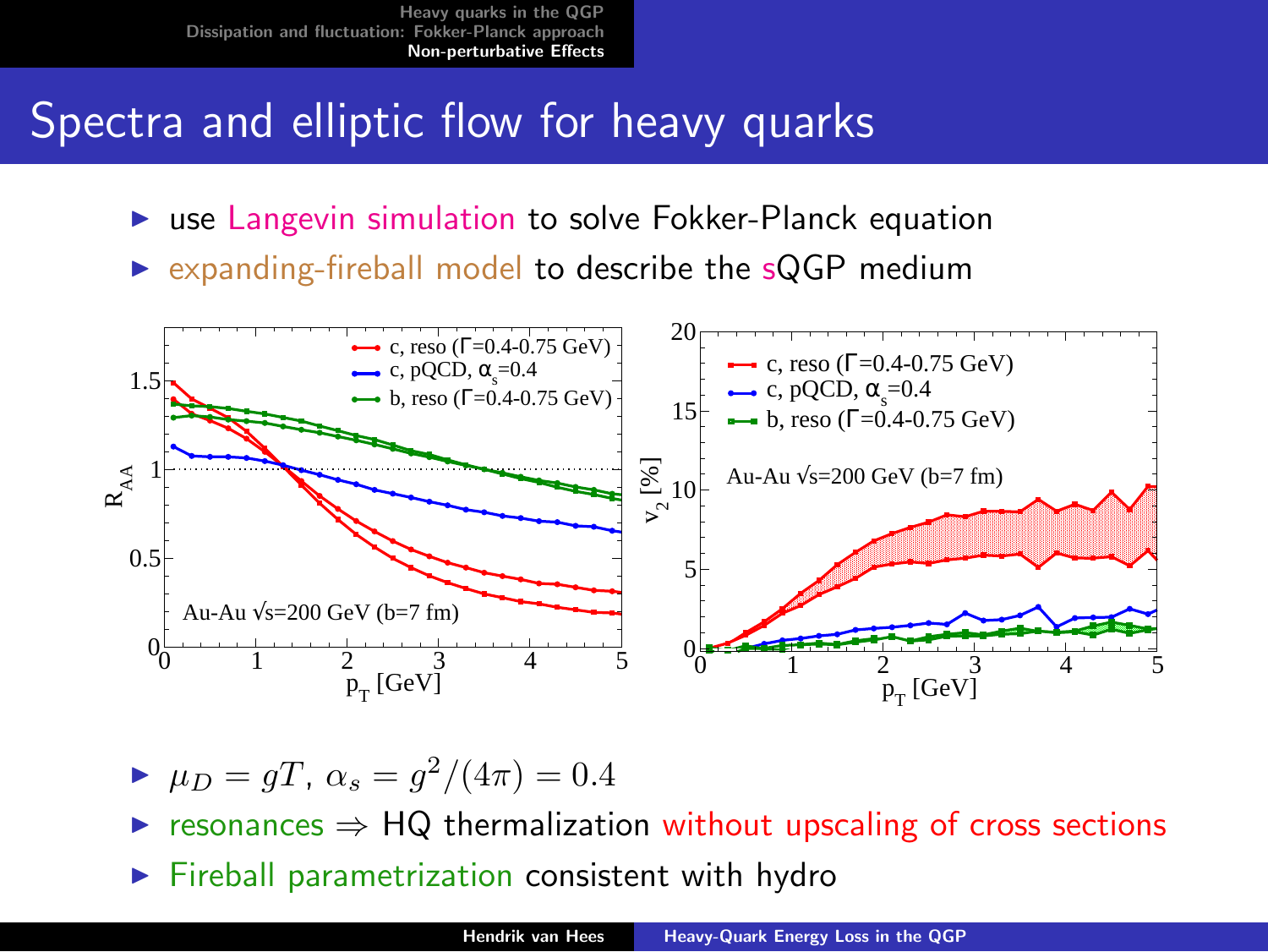# Observables:  $p_T$ -spectra  $(R_{AA})$ ,  $v_2$

- $\blacktriangleright$  Hadronization: Coalescence with light quarks + fragmentation  $\Leftrightarrow c\bar{c},~b\bar{b}$  conserved
- ighthrow single electrons from decay of  $D$  and  $B$ -mesons



 $\triangleright$  Without further adjustments: data quite well described [HvH, V. Greco, R. Rapp, Phys. Rev. C 73, 034913 (2006)]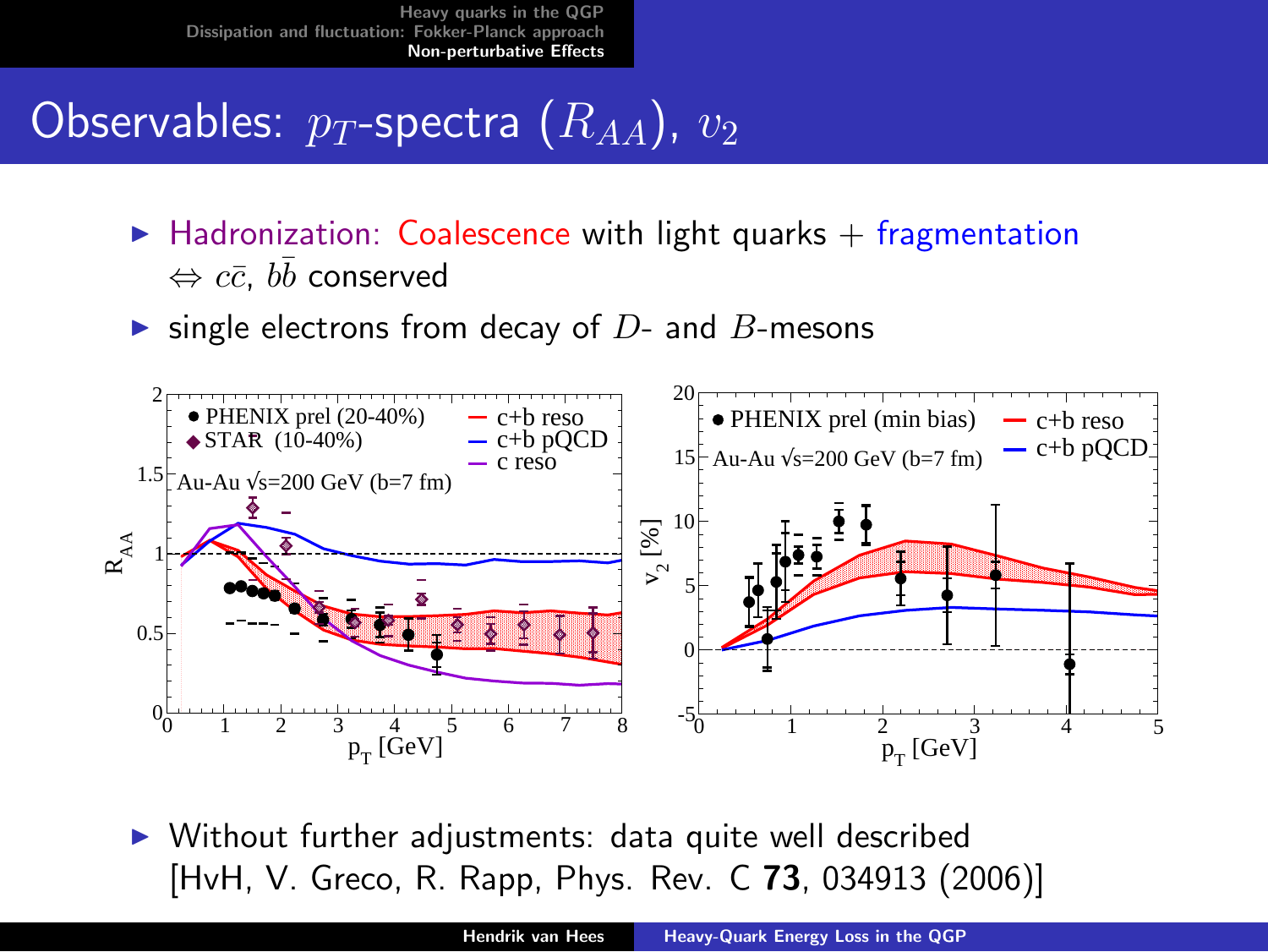# Observables:  $p_T$ -spectra  $(\overline{R}_{AA})$ ,  $v_2$

- $\blacktriangleright$  Hadronization: Fragmentation only
- ighthrow single electrons from decay of  $D$  and  $B$ -mesons

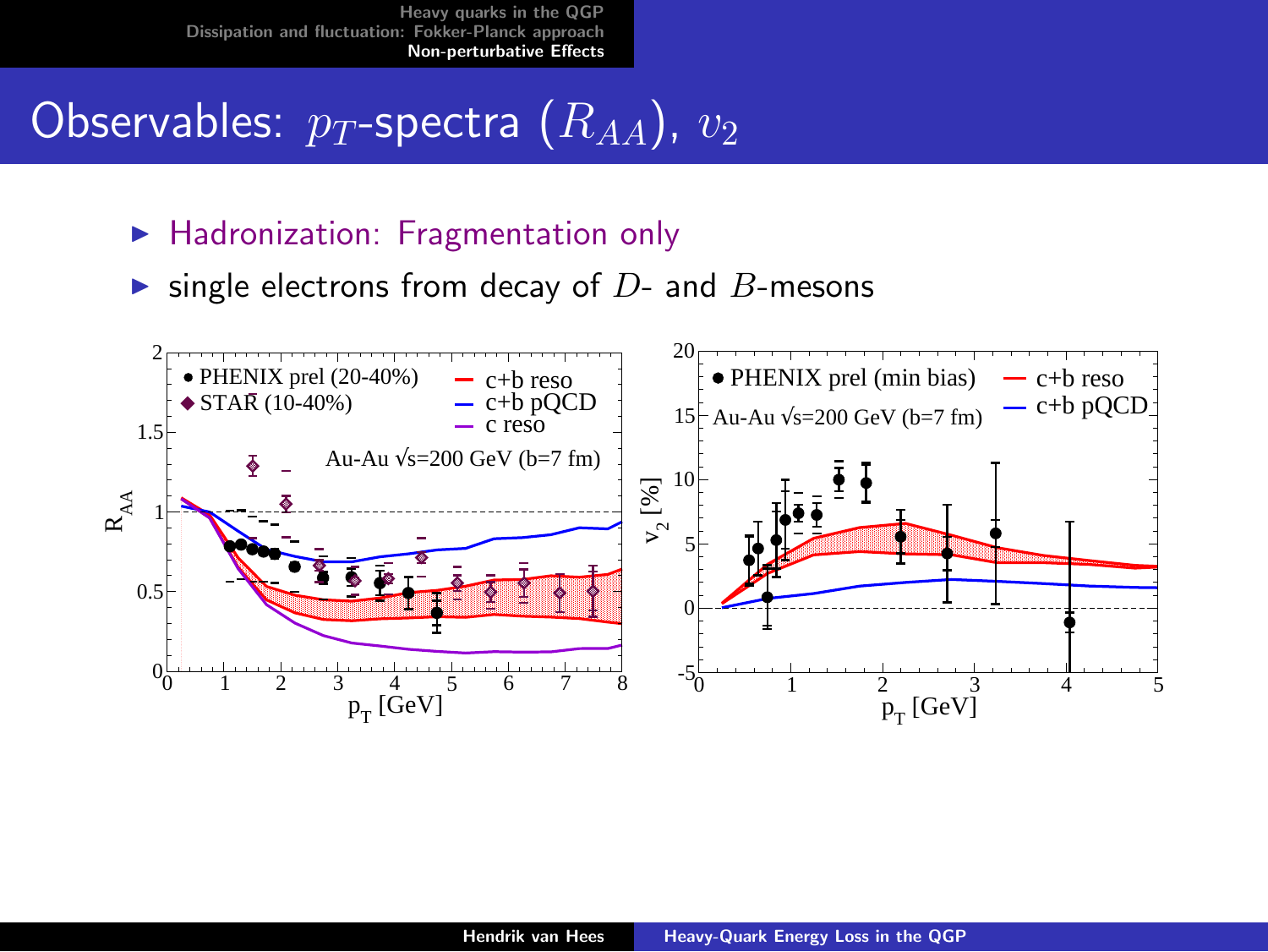# Observables:  $p_T$ -spectra  $(\overline{R}_{AA})$ ,  $v_2$

#### $\blacktriangleright$  Central Collisions

ighthrow single electrons from decay of  $D$ - and  $B$ -mesons

#### Coalescence+Fragmentation

Fragmentation only

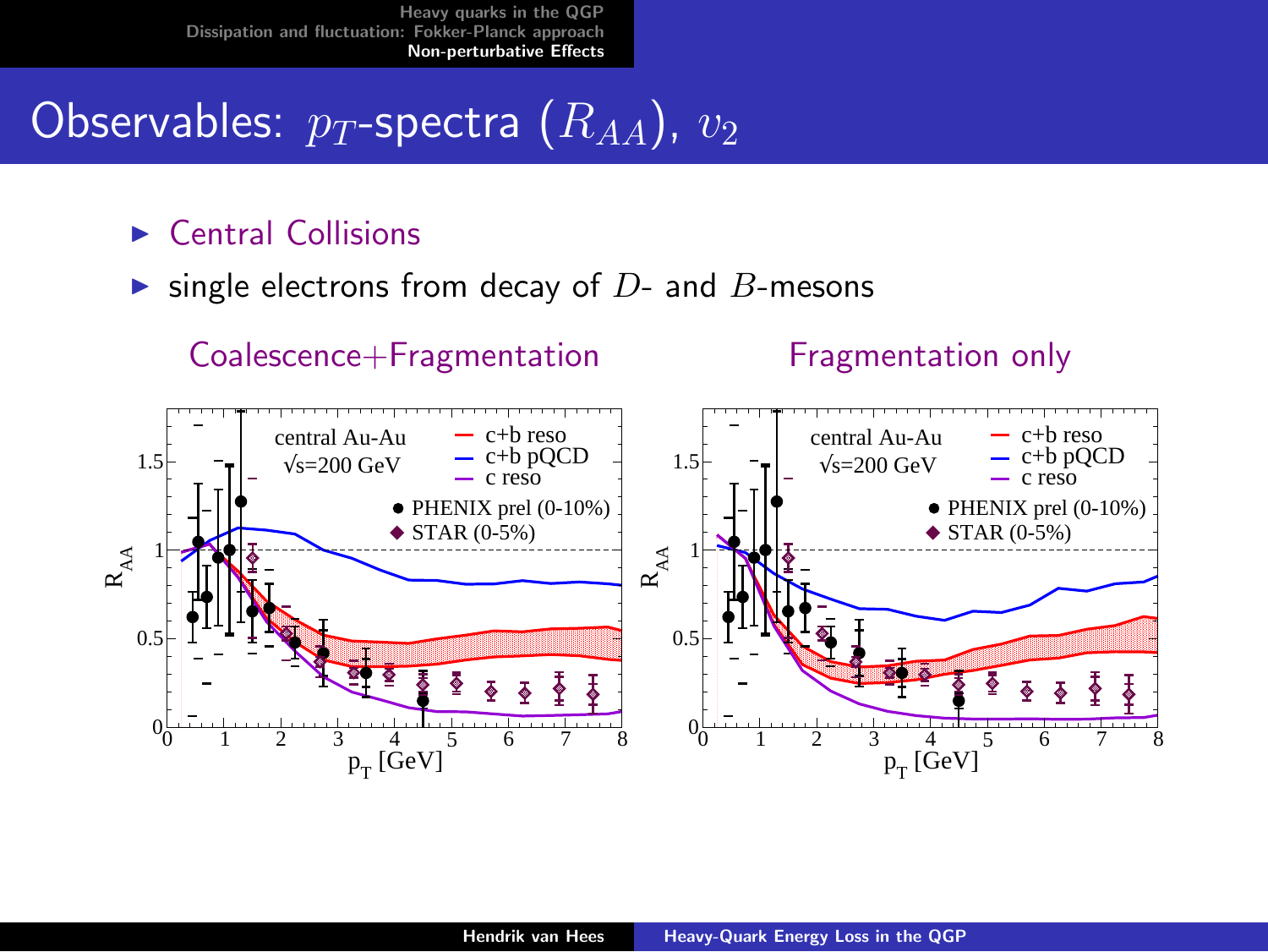## How to check resonance assumption?

- Scattering mechanism via resonances at  $T > T_c$ ?
- $\blacktriangleright$  dominant channel: quark-anti-c-quark s channel



 $\triangleright$  energy scan@RHIC: quark dominated  $\Rightarrow$   $\bar{c}$  quarks most affected  $\triangleright$  thermalization effects more pronounced for  $\overline{D}$  (D<sup>-</sup>) than for D  $(D^+)$  mesons!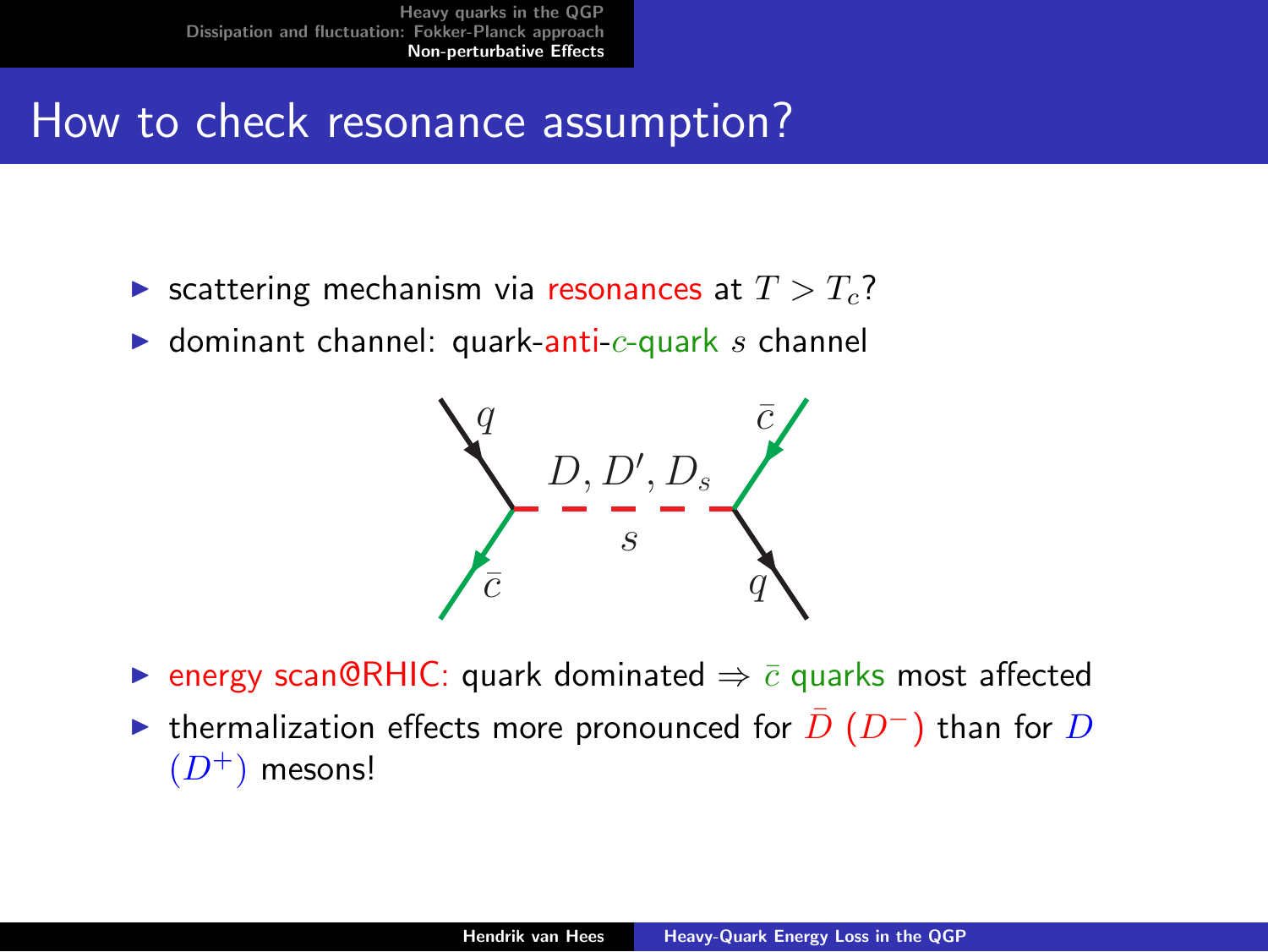#### Implementation of radiative energy loss

#### $\blacktriangleright$  including gluon radiation work in progress [Vitev, HvH, Rapp 06]

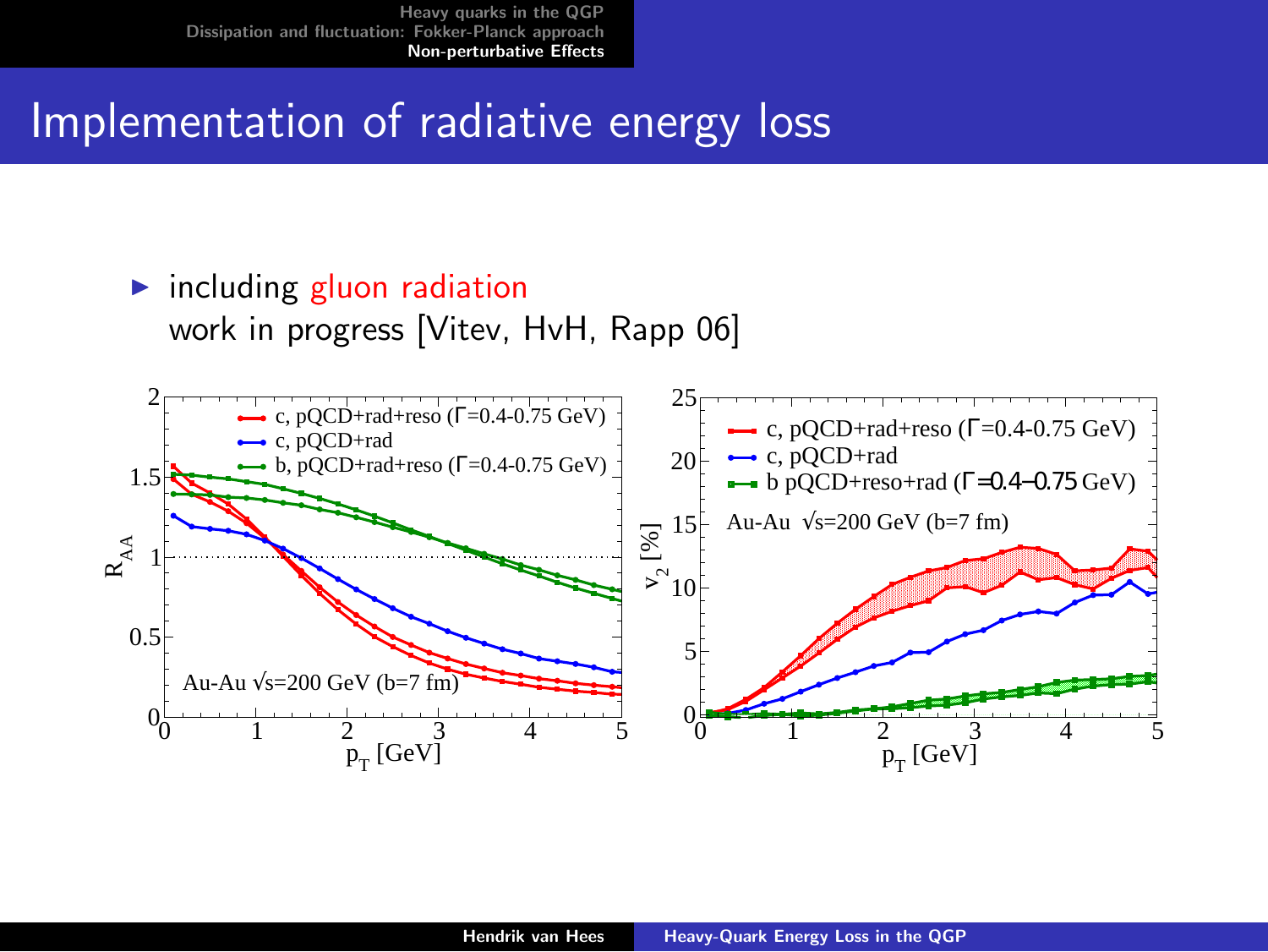## Conclusions and Outlook

- ► non-photonic  $e^{\pm}$  observables  $\Leftrightarrow$  HQ interactions in sQGP
- $\blacktriangleright$  HQ energy loss from pQCD
	- $\triangleright$  radiative energy loss  $\Leftrightarrow$  upscaling of energy loss  $\hat{q} \rightarrow 14$  or gluon density to explain strong effects in  $e^\pm$ - $R_{AA}$
	- $\triangleright$  collisional (elastic) energy loss
	- $\triangleright$  high density of plasma  $\Leftrightarrow$  elastic 3-body collisions
- $\triangleright$  proper implementation of thermalization (Fokker-Planck Eq.)
	- $\triangleright$  need thermal fluctuations to describe thermalization
	- Explains consistency between small  $R_{AA}$  and large  $v_2$
- $\blacktriangleright$  non-perturbative interactions
	- $\triangleright$  survival of D- and B-meson like resonances above  $T_c$
	- $\triangleright$  isotropic elastic-scattering cross sections  $\Rightarrow$  efficient for thermalization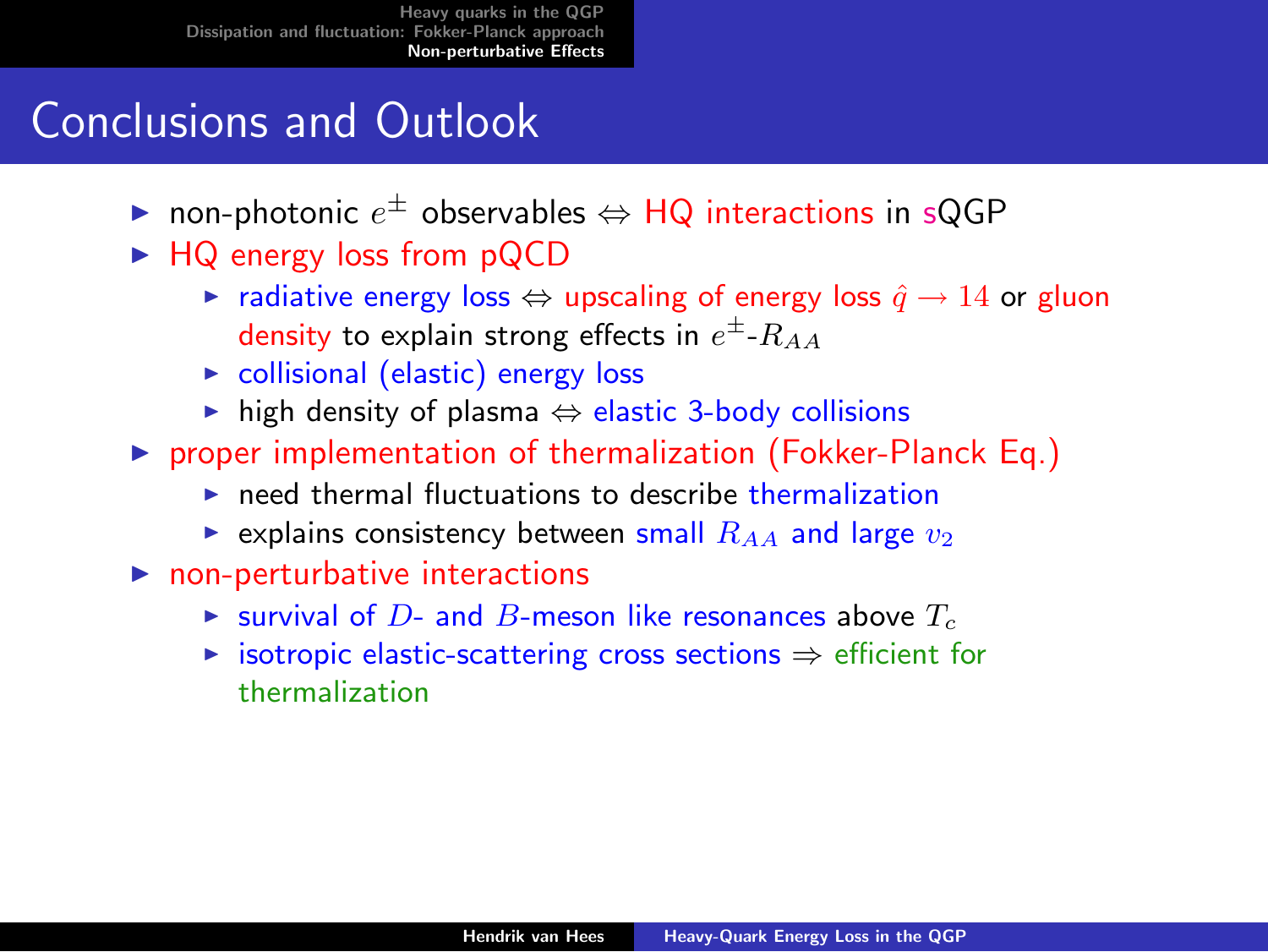## Conclusions and Outlook

- ► non-photonic  $e^{\pm}$  observables  $\Leftrightarrow$  HQ interactions in sQGP
- $\blacktriangleright$  HQ energy loss from pQCD
	- $\triangleright$  radiative energy loss  $\Leftrightarrow$  upscaling of energy loss  $\hat{q} \rightarrow 14$  or gluon density to explain strong effects in  $e^\pm$ - $R_{AA}$
	- $\triangleright$  collisional (elastic) energy loss
	- $\triangleright$  high density of plasma  $\Leftrightarrow$  elastic 3-body collisions
- $\triangleright$  proper implementation of thermalization (Fokker-Planck Eq.)
	- $\triangleright$  need thermal fluctuations to describe thermalization
	- Explains consistency between small  $R_{AA}$  and large  $v_2$
- $\blacktriangleright$  non-perturbative interactions
	- $\triangleright$  survival of D- and B-meson like resonances above  $T_c$
	- $\triangleright$  isotropic elastic-scattering cross sections  $\Rightarrow$  efficient for thermalization
- $\blacktriangleright$  Further investigations (work in progress)
	- $\triangleright$  microscopic models for HQ scattering [Mannarelli, HvH, Rapp 06]
	- $\triangleright$  implementation of gluon-radiation processes [Vitev, HvH, Rapp 06]
	- $\triangleright$  consequences for heavy quarkonia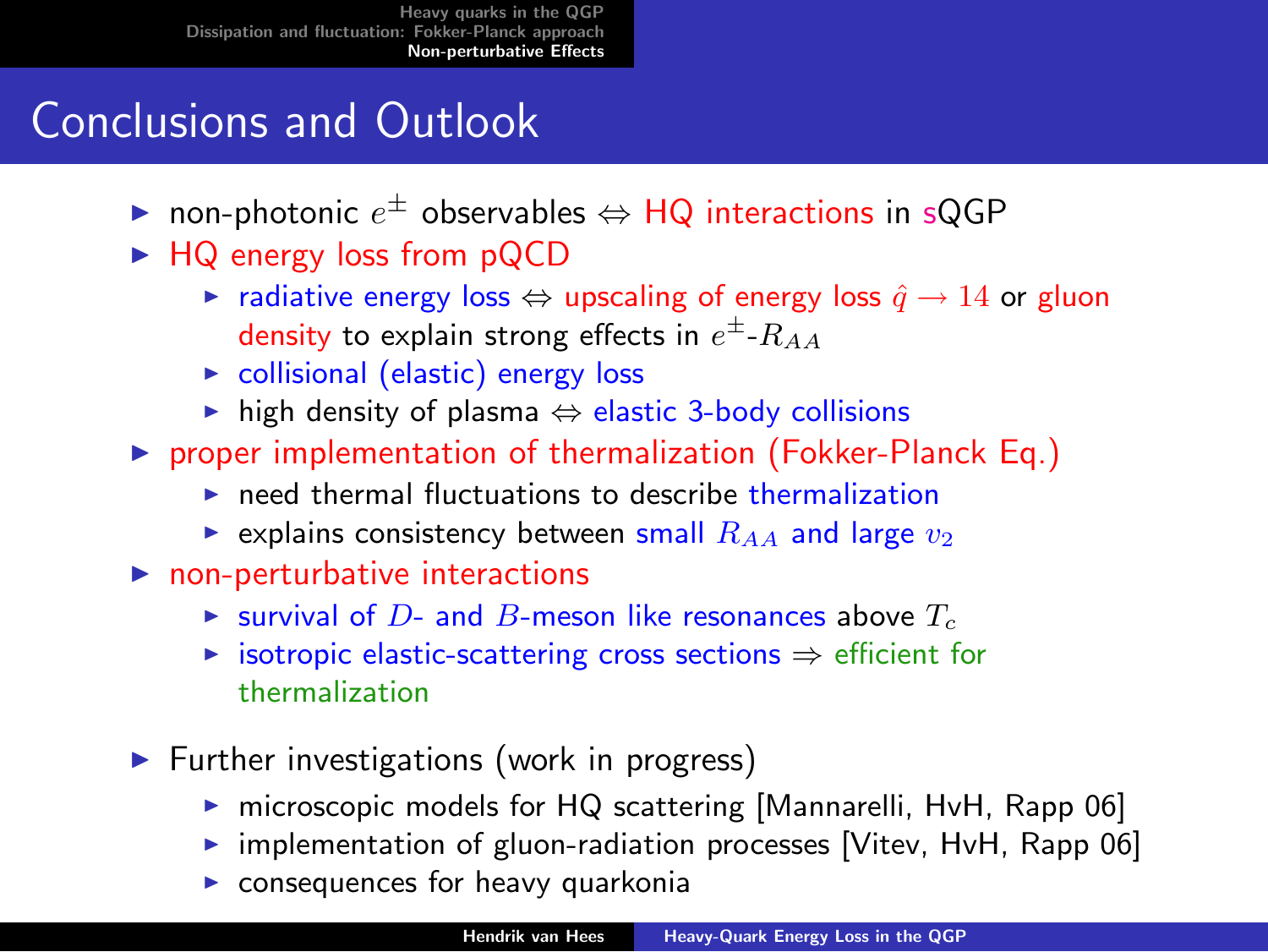## Thermalization rate (p dependence)